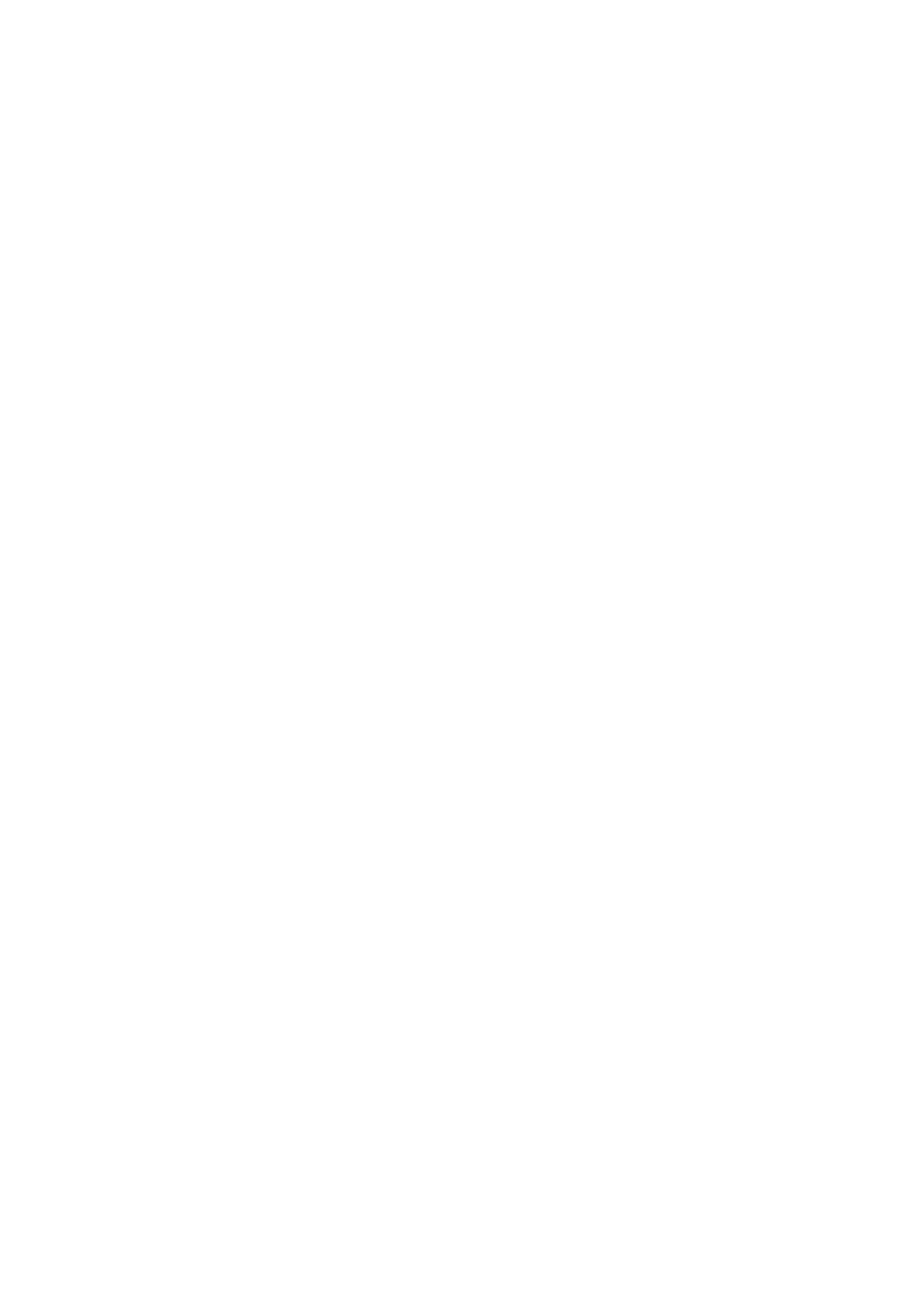**General Assembly**

Official Records Seventy-fifth Session Supplement No. 40

## **Report of the Human Rights Committee**

**126th session (1–26 July 2019) 127th session (14 October–8 November 2019) 128th session (2–27 March 2020)**



**United Nations • New York, 2020**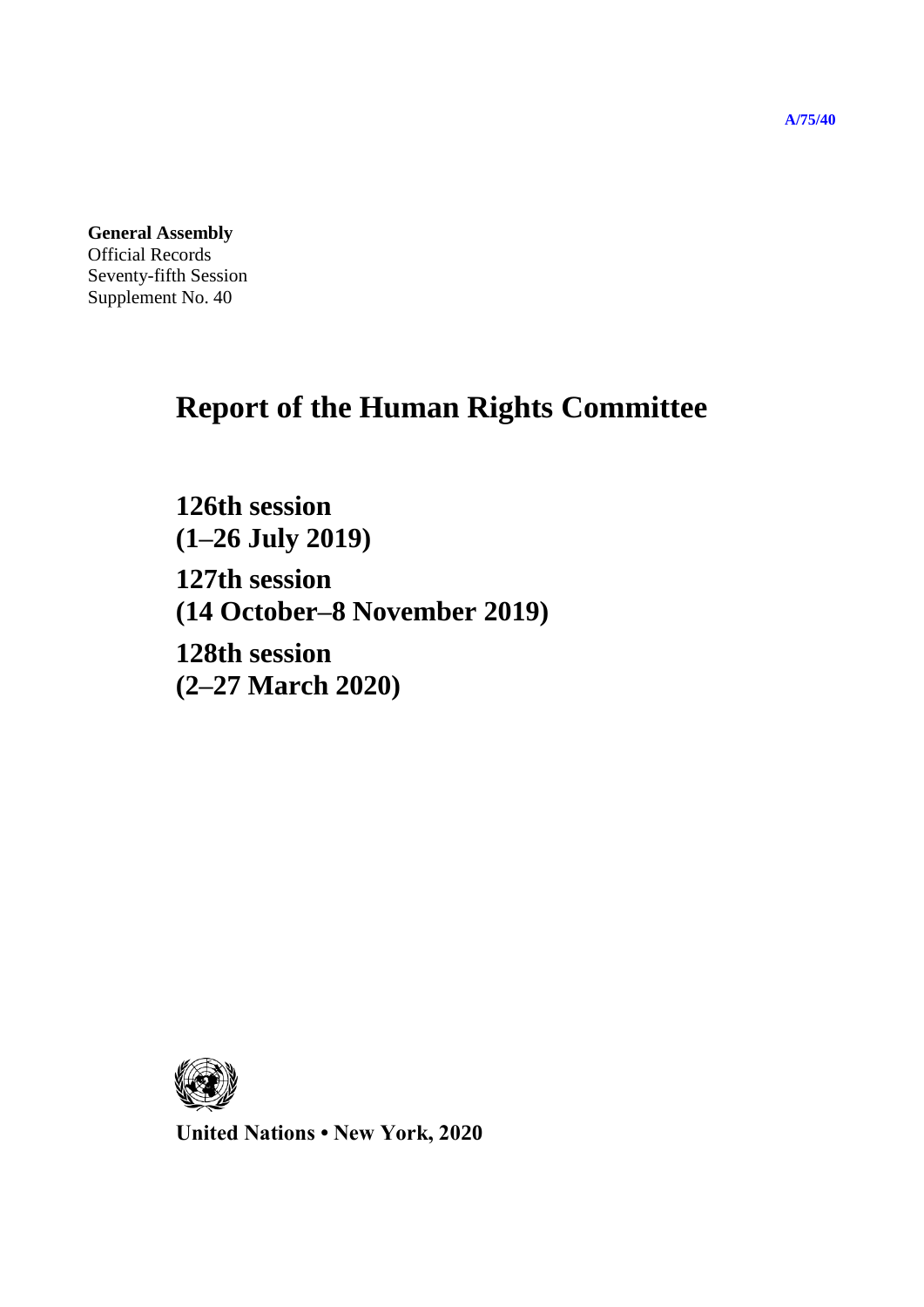*Note*

Symbols of United Nations documents are composed of letters combined with figures. Mention of such a symbol indicates a reference to a United Nations document.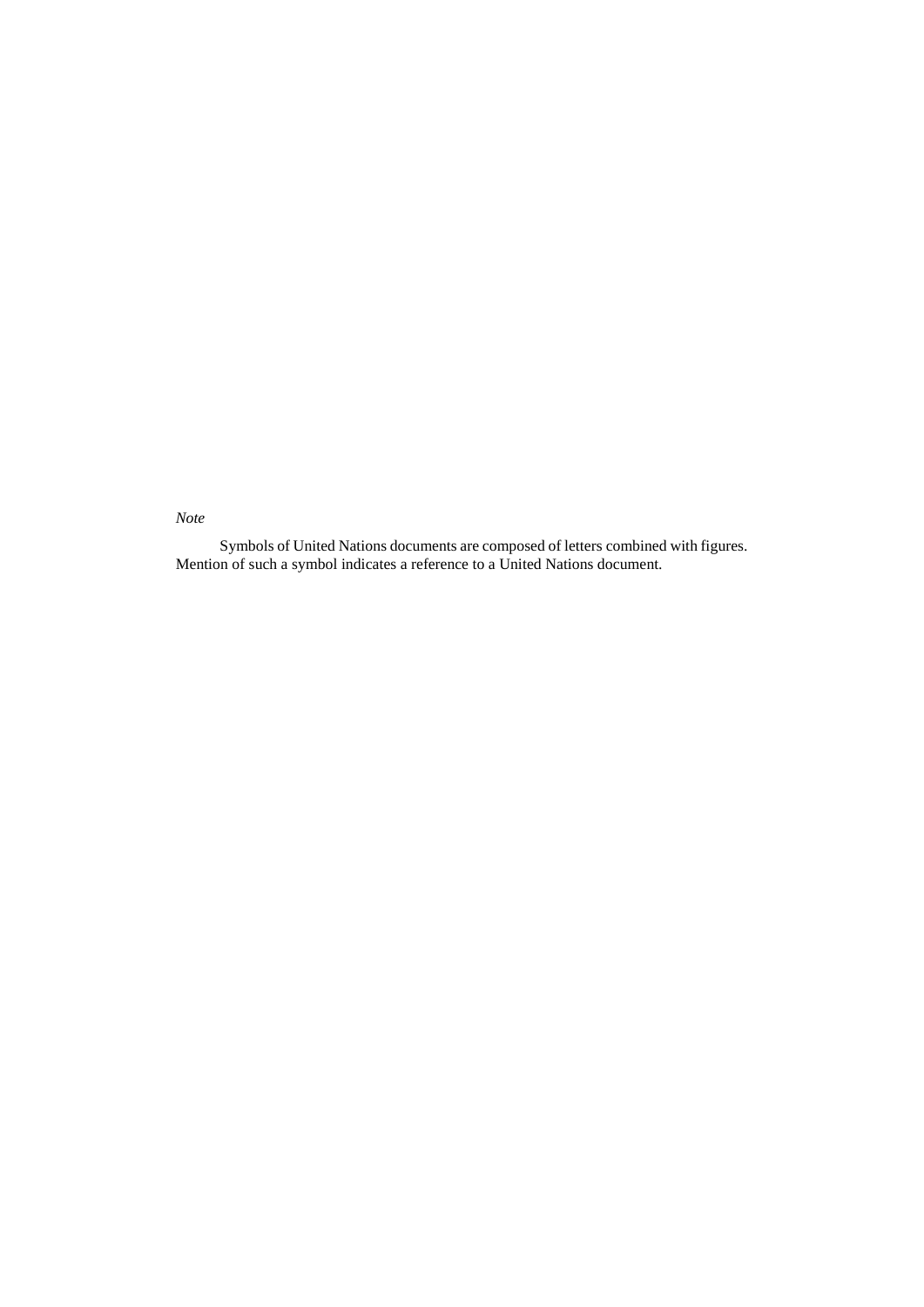## Contents

| Ι.       |                                                                                                                                                                                                           |                                                                                   |  |
|----------|-----------------------------------------------------------------------------------------------------------------------------------------------------------------------------------------------------------|-----------------------------------------------------------------------------------|--|
|          | А.                                                                                                                                                                                                        | States parties to the International Covenant on Civil and Political Rights and to |  |
|          | В.                                                                                                                                                                                                        |                                                                                   |  |
|          | C.                                                                                                                                                                                                        |                                                                                   |  |
|          | D.                                                                                                                                                                                                        |                                                                                   |  |
|          | Ε.                                                                                                                                                                                                        |                                                                                   |  |
|          | F.                                                                                                                                                                                                        |                                                                                   |  |
|          | G.                                                                                                                                                                                                        |                                                                                   |  |
|          | H.                                                                                                                                                                                                        | Concluding observations and follow-up to concluding observations                  |  |
|          | I.                                                                                                                                                                                                        |                                                                                   |  |
|          | J.                                                                                                                                                                                                        |                                                                                   |  |
|          | K.                                                                                                                                                                                                        |                                                                                   |  |
|          | L.                                                                                                                                                                                                        |                                                                                   |  |
|          | M.                                                                                                                                                                                                        | Submission of the Committee's annual report to the General Assembly               |  |
|          | N.                                                                                                                                                                                                        |                                                                                   |  |
| П.       | Methods of work of the Committee under article 40 of the Covenant and cooperation                                                                                                                         |                                                                                   |  |
|          | A.                                                                                                                                                                                                        |                                                                                   |  |
|          | <b>B.</b>                                                                                                                                                                                                 |                                                                                   |  |
| Ш.       |                                                                                                                                                                                                           |                                                                                   |  |
|          | A.                                                                                                                                                                                                        | Reports submitted to the Secretary-General between 30 March 2019 and 16 July 2020 |  |
|          | <b>B.</b>                                                                                                                                                                                                 | Overdue reports and non-compliance by States parties with their obligations       |  |
|          | C.                                                                                                                                                                                                        | Periodicity with respect to States parties' reports examined during the           |  |
| Annexes  |                                                                                                                                                                                                           |                                                                                   |  |
| I.       |                                                                                                                                                                                                           |                                                                                   |  |
| $\rm II$ | Decisions on additional measures to simplify the reporting procedure                                                                                                                                      |                                                                                   |  |
| III.     | Summary of the Committee's position paper on the 2020 review of<br>General Assembly resolution 68/268 on strengthening and enhancing<br>the effective functioning of the human rights treaty body system, |                                                                                   |  |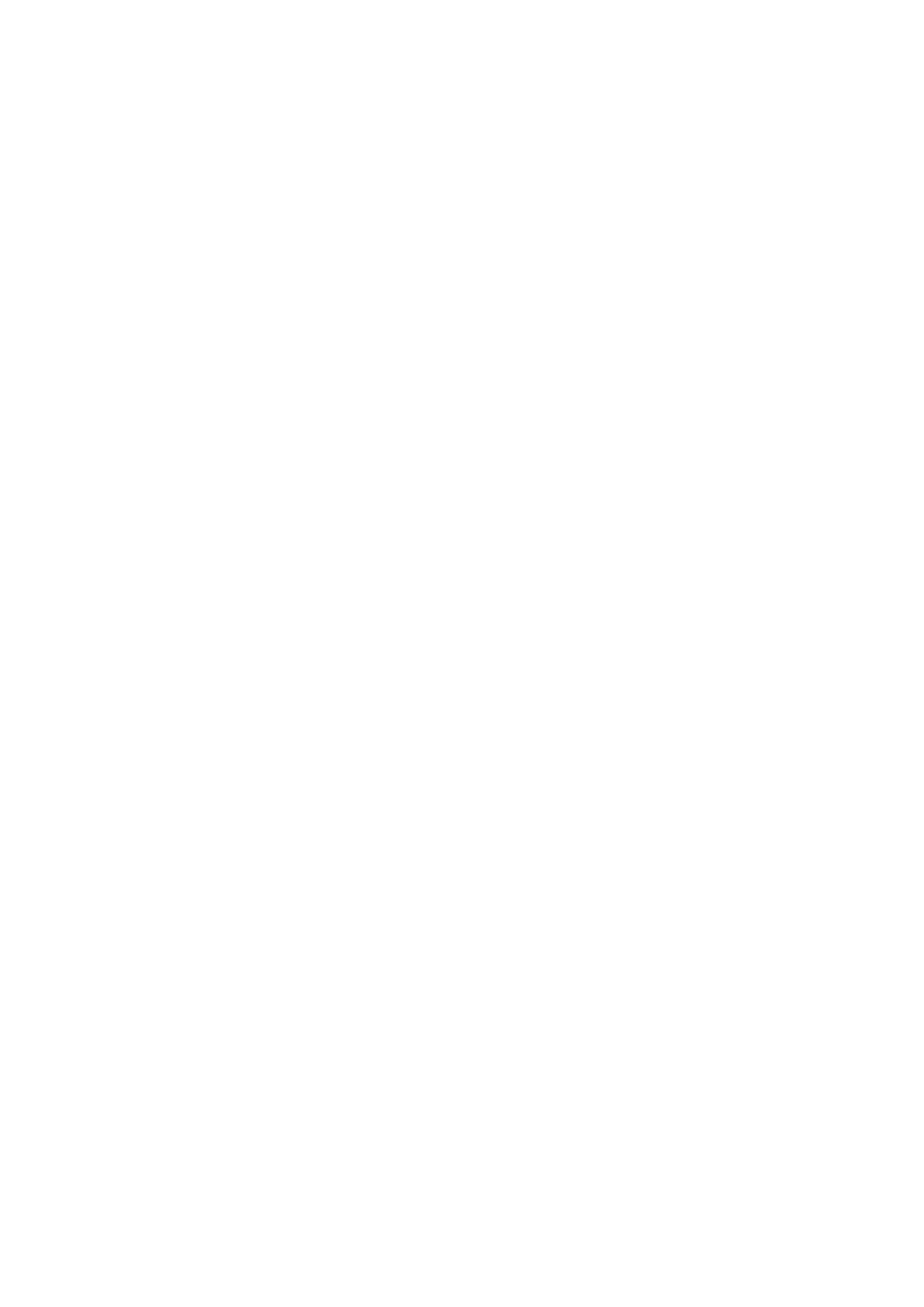## **I. Jurisdiction and activities**

## **A. States parties to the International Covenant on Civil and Political Rights and to the Optional Protocols**

1. As at 16 July 2020, there were 173 States parties to the International Covenant on Civil and Political Rights and 116 States parties to the first Optional Protocol to the Covenant. Both instruments have been in force since 23 March 1976. The Second Optional Protocol to the Covenant, aiming at the abolition of the death penalty, entered into force on 11 July 1991. As at 16 July 2020, there were 88 States parties to that Protocol.

2. Since the previous report, there has been one new accession to the Covenant and two new accessions to the Second Optional Protocol. The Committee encourages States that have not yet done so to become parties to the Covenant and the Optional Protocols.

3. As at 16 July 2020, 50 States had made the declaration provided for under article 41 (1) of the Covenant. In this connection, the Committee appeals to States parties to make the declaration under article 41 of the Covenant and to consider using this mechanism with a view to making implementation of the provisions of the Covenant more effective.

4. All information on the status of the treaties, including reservations and declarations made by States parties, is available at [https://treaties.un.org/Pages/Treaties.aspx?id=4&](https://treaties.un.org/Pages/Treaties.aspx?id=4&subid=A&lang=en) [subid=A&lang=en.](https://treaties.un.org/Pages/Treaties.aspx?id=4&subid=A&lang=en)

#### **B. Sessions of the Committee**

5. The Committee has held three sessions since the adoption of its previous annual report. The 126th session was held from 1 to 26 July 2019 and the 127th session from 14 October to 8 November 2019. The 128th session was scheduled to be held from 2 to 27 March 2020. Owing to the coronavirus disease (COVID-19) crisis, the meetings scheduled to take place during the last two weeks of the session could not be held in person. Instead, the Committee members continued their work remotely. All the meetings that were conducted in person were held at the United Nations Office at Geneva.

#### **C. Election of officers**

6. On 4 March 2019, the Committee elected the following officers for a term of two years, in accordance with article 39 (1) of the Covenant (for a list of the Committee members, see annex I):

| Chair:<br>Ahmed Amin Fathalla |
|-------------------------------|
|-------------------------------|

*Vice-Chairs*: Tania María Abdo Rocholl, Photini Pazartzis and Yuval Shany

7. On 3 March 2020, the Committee elected Christof Heyns as Rapporteur, following the resignation of Ilze Brands Kehris, effective 31 December 2019.

8. During the 126th, 127th and 128th sessions, the Bureau of the Committee held meetings. Pursuant to the decision taken at the seventy-first session, the Bureau records its decisions in formal minutes, which are kept as a record of all decisions taken.

#### **D. Special Rapporteurs**

9. During the 126th, 127th and 128th sessions, the Special Rapporteurs on new communications and interim measures, Mr. Heyns and Mr. Shany, registered 367 communications and transmitted them to the States parties concerned. They also issued 86 decisions calling for interim measures of protection pursuant to rule 94 of the Committee's rules of procedure.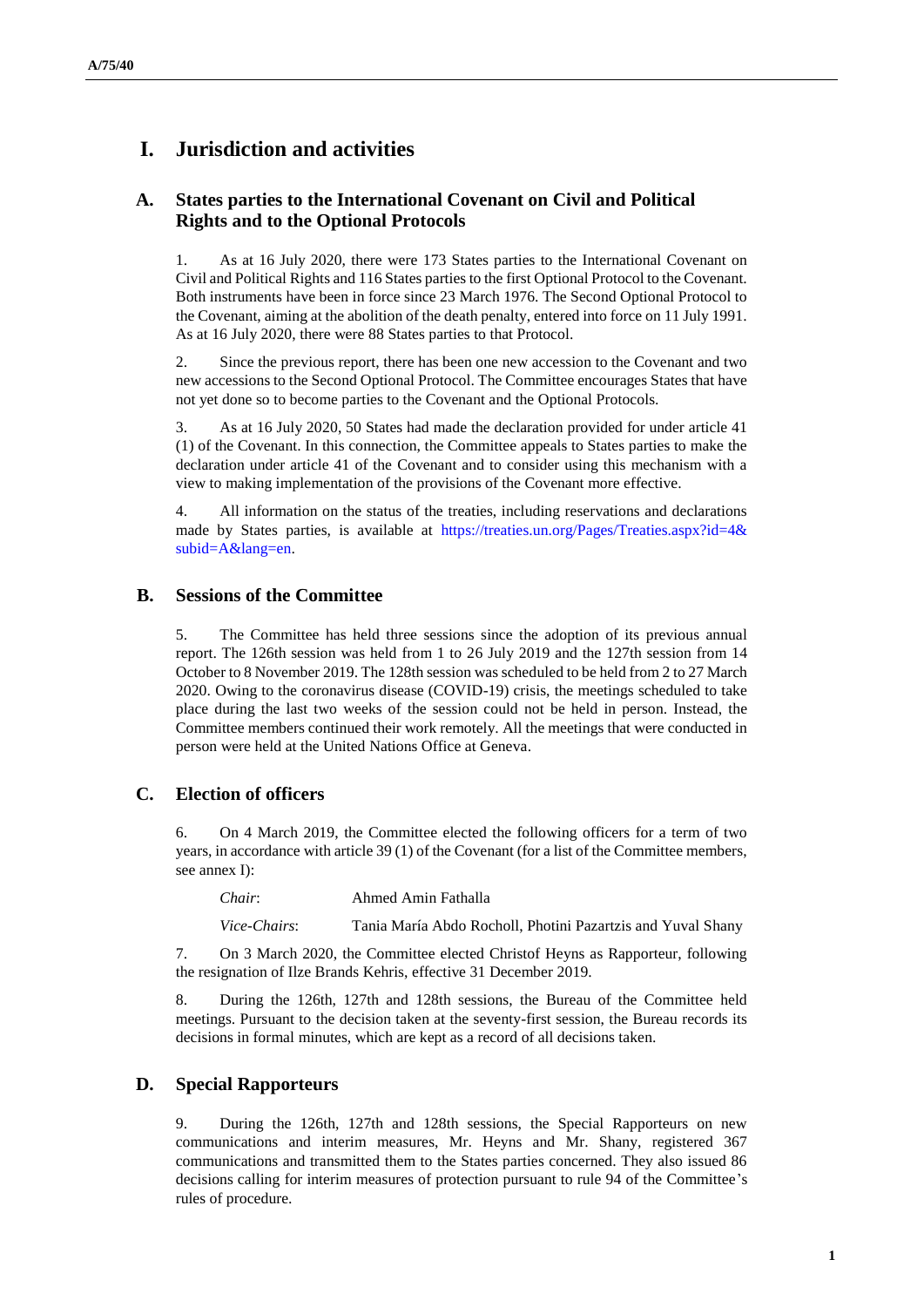10. During the 126th, 127th and 128th sessions, the Special Rapporteur for follow-up on Views, Andreas Zimmermann, and the Special Rapporteur for follow-up on concluding observations, Marcia V.J. Kran, carried out their functions. At the 126th session, Vasilka Sancin was appointed Deputy Special Rapporteur for follow-up on concluding observations.

#### **E. Working Group on Communications and country report task forces**

11. Country report task forces met during the 126th, 127th and 128th sessions to consider and adopt lists of issues on the reports of Bolivia (Plurinational State of), Haiti, Kenya, Nicaragua, the Philippines, Portugal, Sri Lanka, Ukraine and Uzbekistan. Country report task forces also adopted lists of issues prior to reporting, under the simplified reporting procedure, on Chile, Croatia, Cyprus, India, Montenegro, the Republic of Korea, Somalia, Spain and the United Kingdom of Great Britain and Northern Ireland.

12. At the 126th session, the Working Group on Communications was composed of Ms. Brands Kehris, Arif Bulkan, Furuya Shuichi, Ms. Pazartzis, José Manuel Santos Pais and Hélène Tigroudja. Ms. Pazartzis was designated Chair-Rapporteur. The Working Group met from 24 to 28 June 2019.

13. At the 127th session, the Working Group on Communications was composed of Ms. Abdo Rocholl, Yadh Ben Achour, Ms. Brands Kehris, Bamariam Koita, Ms. Sancin, Mr. Shany and Gentian Zyberi. Mr. Shany was designated Chair-Rapporteur. The Working Group met from 7 to 11 October 2019.

14. At the 128th session, the Working Group on Communications was composed of Mr. Fathalla, Mr. Koita, Ms. Sancin, Mr. Santos Pais, Mr. Shany, Ms. Tigroudja and Mr. Zyberi. Mr. Shany was designated Chair-Rapporteur. The Working Group met from 24 to 28 February 2020.

#### **F. Derogations pursuant to article 4 of the Covenant**

15. Article 4 (1) of the Covenant stipulates that, in time of public emergency which threatens the life of the nation, States parties may take measures derogating from certain of their obligations under the Covenant. Pursuant to article 4 (2), no derogation is allowed from articles  $6, 7, 8$  (1) and  $(2), 11, 15, 16$  and 18. Pursuant to article 4  $(3)$ , any derogation must be immediately notified to the other States parties through the intermediary of the Secretary-General. A further notification is required upon the termination of the derogation,  $1$  or the extension thereof. During the period covered by the present report, Argentina, Armenia, Burkina Faso, Chile, Colombia, the Dominican Republic, Ecuador, El Salvador, Estonia, Ethiopia, Georgia, Guatemala, Kyrgyzstan, Latvia, Peru, the Republic of Moldova, Romania, San Marino, the State of Palestine and Thailand made derogations under the Covenant. The following States extended the derogations they had made: Armenia, Chile, Colombia, Ecuador, El Salvador, Estonia, Georgia, Guatemala, Kyrgyzstan, Latvia, Peru, Romania, San Marino and Ukraine. All such notifications are available from the website of the Office of Legal Affairs [\(http://treaties.un.org\)](http://treaties.un.org/). On 24 April 2020, the Committee adopted a statement on derogations from the Covenant in connection with the COVID-19 pandemic [\(CCPR/C/128/2\)](http://undocs.org/en/CCPR/C/128/2).

#### **G. Informal meetings with States parties**

16. On 24 July 2019, during its 126th session, the Committee held its 11th informal meeting with States parties to the Covenant. Representatives of more than 80 States parties took part in the meeting. The Committee provided an update on its working methods, including the simplified reporting procedure, and the 2020 review of the treaty body system. The Chair opened the meeting and referred to positive developments, including the adoption

<sup>1</sup> See *Official Records of the General Assembly, Sixtieth Session, Supplement No. 40*, vol. I [\(A/60/40](https://undocs.org/en/A/60/40%20(vol.%20I))  [\(vol. I\)\)](https://undocs.org/en/A/60/40%20(vol.%20I)), chap. I, para. 28.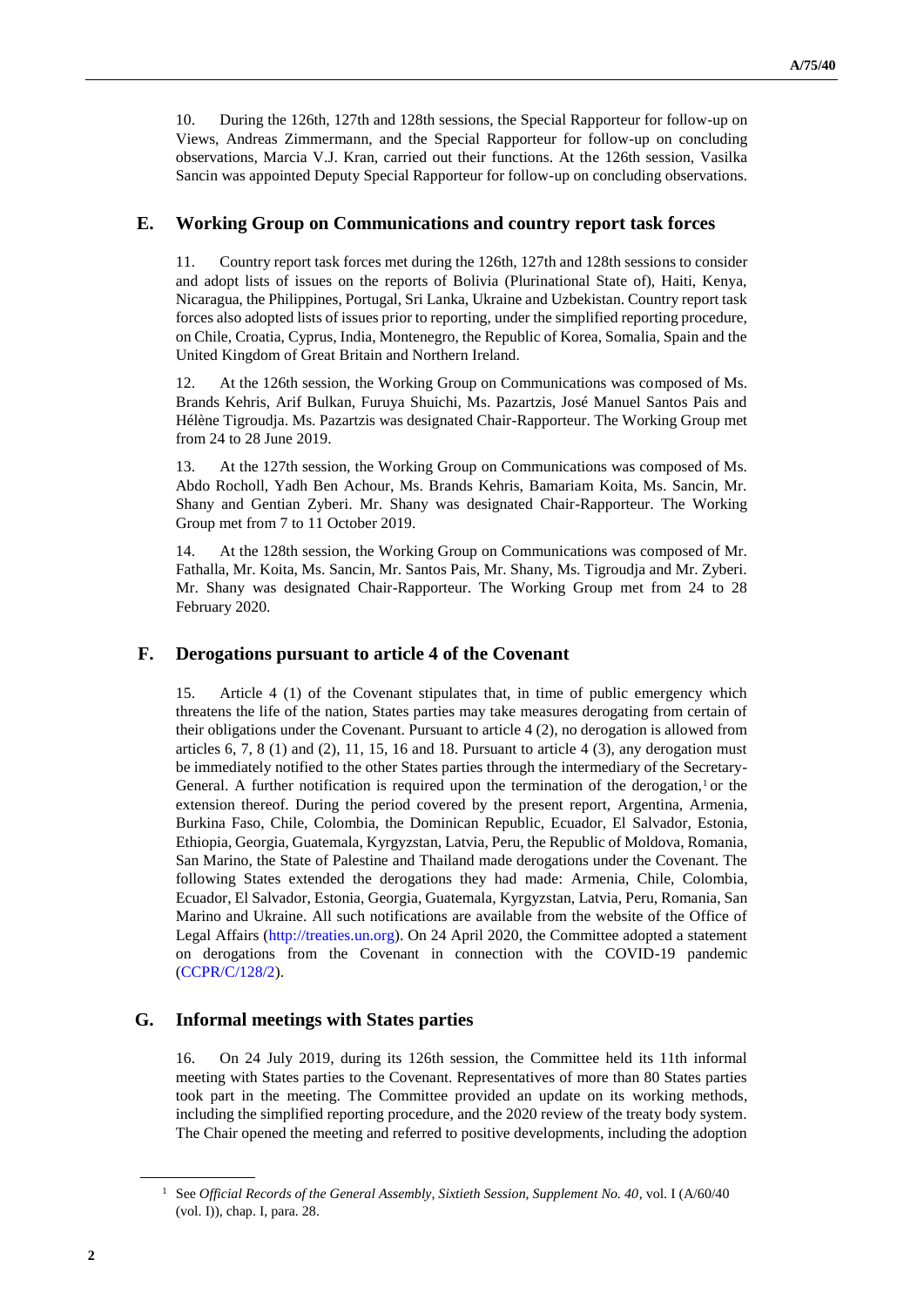of the position paper of the Chairs of the human rights treaty bodies on the future of the treaty body system and the consequent decision of the Committee on additional measures to simplify the reporting procedure and increase predictability. He reported on the progress made in drafting general comment No. 37 on article 21: right to peaceful assembly. Representatives of States parties expressed their appreciation and support for the Committee's work.

## **H. Concluding observations and follow-up to concluding observations**

17. Since its forty-fourth session, held in March 1992,<sup>2</sup> the Committee has adopted concluding observations. It takes the concluding observations as a starting point in the preparation of the list of issues for the consideration of the subsequent State party report. During the period under review, concluding observations were adopted on 16 States parties. At its 126th session, the Committee adopted concluding observations on Equatorial Guinea [\(CCPR/C/GNQ/CO/1\)](http://undocs.org/en/CCPR/C/GNQ/CO/1), Mauritania [\(CCPR/C/MRT/CO/2\)](http://undocs.org/en/CCPR/C/MRT/CO/2), the Netherlands [\(CCPR/C/NLD/CO/5\)](http://undocs.org/en/CCPR/C/NLD/CO/5), Nigeria [\(CCPR/C/NGA/CO/2\)](http://undocs.org/en/CCPR/C/NGA/CO/2), Paraguay [\(CCPR/C/PRY/CO/4\)](http://undocs.org/en/CCPR/C/PRY/CO/4) and Tajikistan [\(CCPR/C/TJK/CO/3\)](http://undocs.org/en/CCPR/C/TJK/CO/3). At its 127th session, the Committee adopted concluding observations on Belgium [\(CCPR/C/BEL/CO/6\)](http://undocs.org/en/CCPR/C/BEL/CO/6), Cabo Verde [\(CCPR/C/CPV/CO/1/Add.1\)](http://undocs.org/en/CCPR/C/CPV/CO/1/Add.1), Czechia [\(CCPR/C/CZE/CO/4\)](http://undocs.org/en/CCPR/C/CZE/CO/4), Mexico [\(CCPR/C/MEX/CO/6\)](http://undocs.org/en/CCPR/C/MEX/CO/6) and Senegal [\(CCPR/C/SEN/CO/5\)](http://undocs.org/en/CCPR/C/SEN/CO/5). At its 128th session, the Committee adopted concluding observations on the Central African Republic [\(CCPR/C/CAF/CO/3\)](http://undocs.org/en/CCPR/C/CAF/CO/3), Dominica [\(CCPR/C/DMA/COAR/1\)](http://undocs.org/en/CCPR/C/DMA/COAR/1), Portugal [\(CCPR/C/PRT/CO/5\)](http://undocs.org/en/CCPR/C/PRT/CO/5), Tunisia [\(CCPR/C/TUN/CO/6\)](http://undocs.org/en/CCPR/C/TUN/CO/6) and Uzbekistan [\(CCPR/C/UZB/CO/5\)](http://undocs.org/en/CCPR/C/UZB/CO/5). Those concluding observations are available from the website of the Office of the United Nations High Commissioner for Human Rights (OHCHR) under "Human rights bodies/Treaty bodies/Treaty bodies database" (www.ohchr.org) and from the Official Document System of the United Nations (http://documents.un.org) under the symbols indicated.

18. During the period under review, the Special Rapporteur and the Deputy Special Rapporteur for follow-up on concluding observations submitted interim reports to the Committee during the 126th, 127th and 128th sessions. During its 126th session, the Committee reviewed the following States parties under the follow-up process: Argentina, Burkina Faso, Ecuador, Namibia and Turkmenistan. During its 127th session, the Committee reviewed the following States parties under the follow-up process: Azerbaijan, Ghana, Morocco and Pakistan. During its 128th session, the Committee reviewed the following States parties under the follow-up process: Colombia, Costa Rica, Poland and Slovenia.

19. During the period under review, follow-up comments were received from States parties. Follow-up information was also received from non-governmental organizations.

20. All information on follow-up to concluding observations, including follow-up reports, can be found on the OHCHR website.

#### **I. Communications and follow-up to Views**

21. Individuals who claim that their rights under the Covenant have been violated by a State party and who have exhausted all available domestic remedies may submit written communications to the Committee for consideration under the Optional Protocol. No communication can be considered unless it concerns a State party to the Covenant that has recognized the competence of the Committee by becoming a party to the Optional Protocol.

22. Consideration of communications under the Optional Protocol is confidential and takes place in closed meetings (art. 5 (3)). The Committee's final decisions (Views, decisions declaring a communication inadmissible, and decisions to discontinue the consideration of a communication) are made public. The names of the authors are disclosed unless the Committee decides otherwise at the request of the authors.

<sup>2</sup> Ibid., *Forty-seventh Session, Supplement No. 40* [\(A/47/40\)](https://documents-dds-ny.un.org/doc/UNDOC/GEN/N93/146/47/pdf/N9314647.pdf?OpenElement), chap. I, sect. E, para. 18.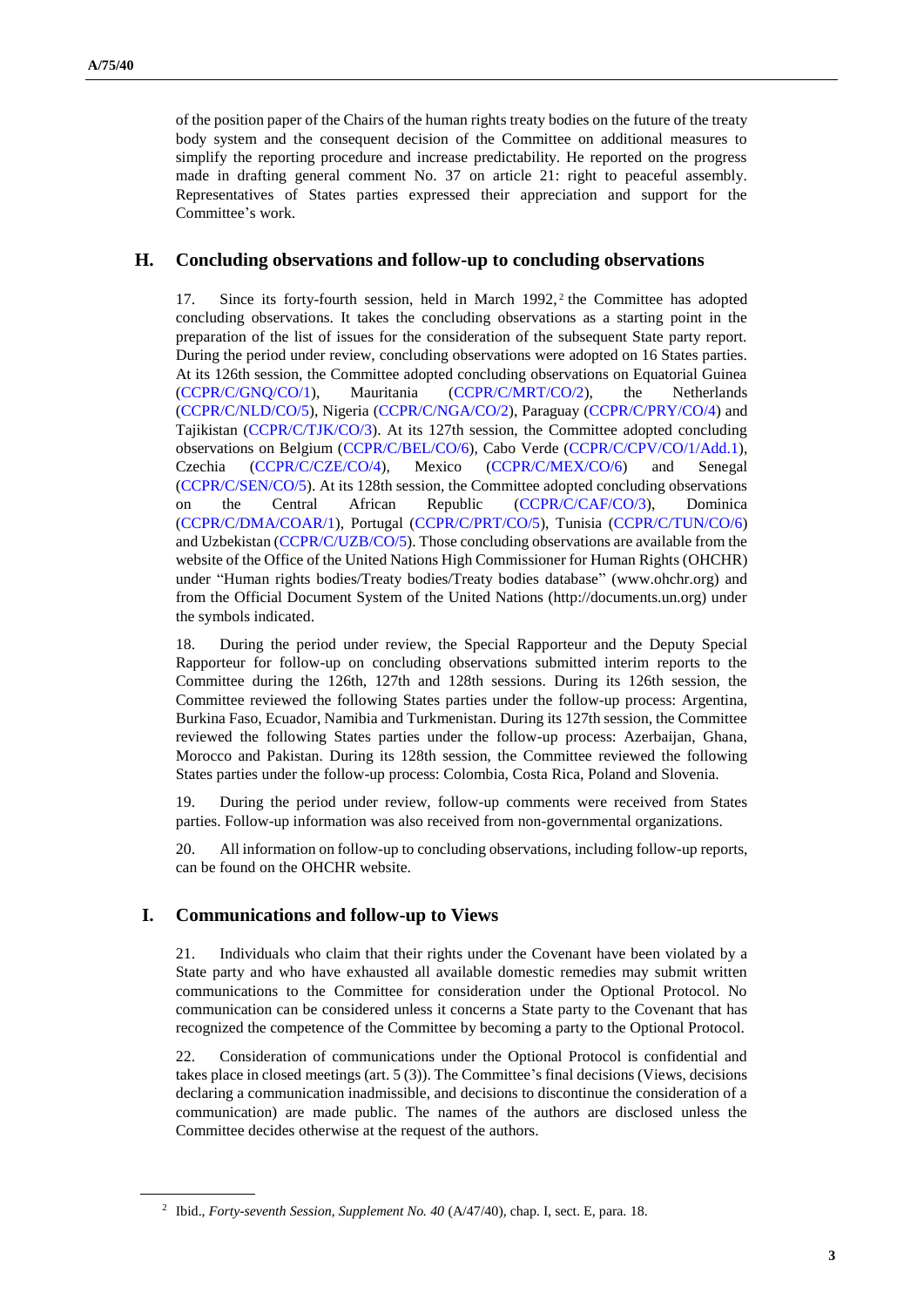23. An overview of States parties' obligations under the Optional Protocol is contained in the Committee's general comment No. 33 (2008) on the obligations of States parties under the Optional Protocol to the International Covenant on Civil and Political Rights.

#### **1. Progress of work**

24. The Committee started its work under the Optional Protocol at its second session, in 1977. Since then, 3,624 communications concerning 93 States parties have been registered for consideration by the Committee, of which 367 were registered during the period covered by the present report. At present, the status of the 3,624 registered communications is as follows:

(a) Consideration concluded by the adoption of Views under article 5 (4) of the Optional Protocol: 1,577, in 1,213 of which violations of the Covenant were found;

- (b) Declared inadmissible: 763;
- (c) Discontinued or withdrawn: 496;
- (d) Not yet concluded: 1,287.

25. At its 126th, 127th and 128th sessions, the Committee adopted Views on 66 cases and concluded the consideration of 40 cases by declaring them inadmissible. Pursuant to rule 97 (5) of its rules of procedure, the Committee reviewed a total of 11 cases in dual chambers at its 126th and 127th sessions. The Views and final decisions adopted by the Committee at all three sessions are available through the treaty body case law database [\(http://juris.ohchr.org\)](http://juris.ohchr.org/), as well as from the details on jurisprudence available on the OHCHR website (by session).<sup>3</sup> They are also accessible through the treaty body database on the OHCHR website [\(www.ohchr.org\)](http://www.ohchr.org/) and from the Official Document System of the United Nations [\(http://documents.un.org\)](http://documents.un.org/).

26. The Committee decided to discontinue the consideration of 26 communications for such reasons as withdrawal by the author, because the author or counsel failed to respond to the Committee despite repeated reminders, or because the authors, who had expulsion orders pending against them, were ultimately allowed to stay in the countries concerned.

| Year | New cases registered | Cases concluded <sup>a</sup> | Pending cases at 31 December |
|------|----------------------|------------------------------|------------------------------|
| 2019 | 413                  | 134                          | 1 1 7 8                      |
| 2018 | 190                  | 101                          | 746                          |
| 2017 | 167                  | 131                          | 635                          |
| 2016 | 211                  | 113                          | 599                          |
| 2015 | 196                  | 101                          | 532                          |
| 2014 | 191                  | 124                          | 456                          |
| 2013 | 93                   | 72                           | 379                          |
| 2012 | 102                  | 99                           | 355                          |
| 2011 | 106                  | 188                          | 352                          |

27. The table below sets out the pattern of the Committee's work on communications over the past nine years (communications dealt with from 2011 to 31 December 2019).

<sup>a</sup> Total number of cases decided (by the adoption of Views, decisions of inadmissibility and decisions to discontinue consideration).

28. By the end of the 128th session (27 March 2020), some 315 communications were ready to be prepared by the secretariat for the Committee to take decisions on admissibility

<sup>3</sup> Se[e https://tbinternet.ohchr.org/\\_layouts/15/treatybodyexternal/SessionDetails1.aspx?Session](https://tbinternet.ohchr.org/_layouts/15/treatybodyexternal/SessionDetails1.aspx?Session%20ID=1314&Lang=en)  [ID=1314&Lang=en](https://tbinternet.ohchr.org/_layouts/15/treatybodyexternal/SessionDetails1.aspx?Session%20ID=1314&Lang=en)[;https://tbinternet.ohchr.org/\\_layouts/15/treatybodyexternal/Session](https://tbinternet.ohchr.org/_layouts/15/treatybodyexternal/Session%20Details1.aspx?SessionID=1317&Lang=en)  [Details1.aspx?SessionID=1317&Lang=en;](https://tbinternet.ohchr.org/_layouts/15/treatybodyexternal/Session%20Details1.aspx?SessionID=1317&Lang=en) an[d https://tbinternet.ohchr.org/\\_layouts/15/treatybody](https://tbinternet.ohchr.org/_layouts/15/treatybody%20external/SessionDetails1.aspx?Session)  [external/SessionDetails1.aspx?SessionI](https://tbinternet.ohchr.org/_layouts/15/treatybody%20external/SessionDetails1.aspx?Session)D=1371&Lang=en.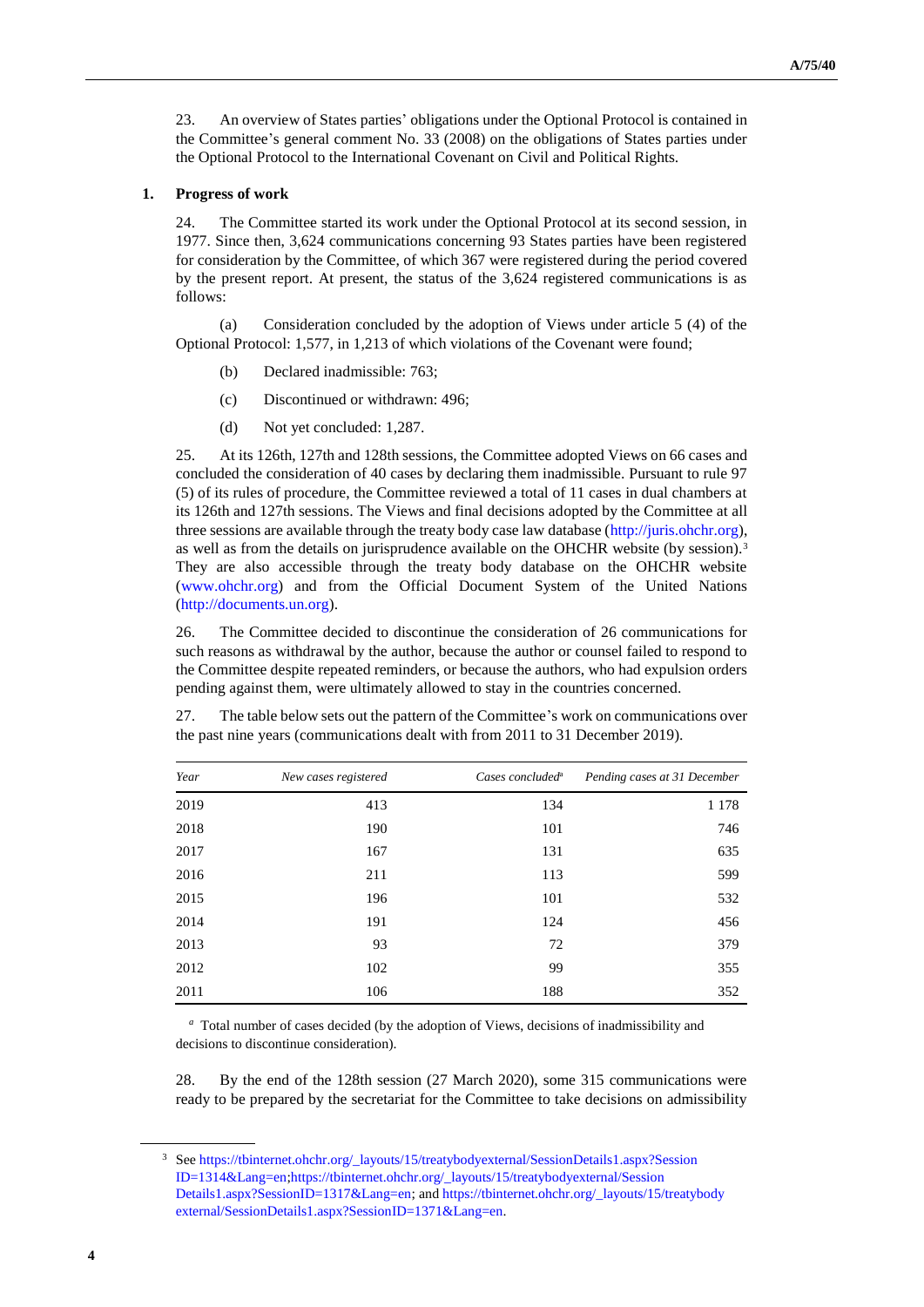and/or the merits. Unless there is a significant increase in the capacity of the secretariat to process communications, however, the Committee's ability to address its backlog in that regard will continue to be seriously compromised.

29. During the period under review, the Committee, through its Special Rapporteurs on new communications and interim measures and the co-rapporteur, transmitted 164 new communications to States parties under rule 92 of the Committee's rules of procedure, requesting information or observations relevant to questions of admissibility and the merits.

#### **2. Cooperation by States parties in the examination of communications**

30. In several cases decided during the period under review, the Committee noted that States parties had failed to cooperate in the procedure by not providing observations on the admissibility and/or the merits of the authors' allegations. The Committee strongly regretted the situation and recalled that good faith implementation of the Optional Protocol requires that States parties should transmit to the Committee all information at their disposal. In the absence of a reply, due weight has to be given by the Committee to the author's allegations, to the extent that they have been properly substantiated.

#### **3. Issues considered by the Committee**

31. A review of the Committee's work under the Optional Protocol from its second session, held in 1977, to its 125th session, held in March 2019, can be found in the Committee's annual reports from 1984 to 2019, which contain summaries of the procedural and substantive issues considered and summaries of the decisions taken by the Committee. The full texts of the Views adopted by the Committee and of its decisions declaring communications inadmissible under the Optional Protocol are available in the treaty body database.

32. During the period under review, the Committee examined and found violations of the Covenant in the following communications: *Ismanov and Nazhmutdinova v. Tajikist*an [\(CCPR/C/126/D/2356/2014\)](http://undocs.org/en/CCPR/C/126/D/2356/2014), *Nazaraliev v. Kyrgyzstan* [\(CCPR/C/126/D/2697/2015\)](http://undocs.org/en/CCPR/C/126/D/2697/2015), *Bukas v. Belarus* [\(CCPR/C/126/D/2315/2013\)](http://undocs.org/en/CCPR/C/126/D/2315/2013), *A.B.H. v. Denmark* [\(CCPR/C/126/D/2603/2015\)](http://undocs.org/en/CCPR/C/126/D/2603/2015), *Pharaka v. Nepal* [\(CCPR/C/126/D/2773/2016\)](http://undocs.org/en/CCPR/C/126/D/2773/2016), *Kandel and Kandel v. Nepal* [\(CCPR/C/126/D/2560/2015\)](http://undocs.org/en/CCPR/C/126/D/2560/2015), *Padilla García et al. v. Mexico* [\(CCPR/C/126/D/2750/2016\)](http://undocs.org/en/CCPR/C/126/D/2750/2016), *Orkin v. Russian Federation* [\(CCPR/C/126/D/2410/2014\)](http://undocs.org/en/CCPR/C/126/D/2410/2014), *Kusaitė v. Lithuania* [\(CCPR/C/126/D/2716/2016\)](http://undocs.org/en/CCPR/C/126/D/2716/2016), *Portillo Cáceres et al. v. Paraguay* [\(CCPR/C/126/D/2751/2016\)](http://undocs.org/en/CCPR/C/126/D/2751/2016), *Suleymenova v. Kazakhstan* [\(CCPR/C/126/D/2416/2014\)](http://undocs.org/en/CCPR/C/126/D/2416/2014), *Ukteshbaev v. Kazakhstan* [\(CCPR/C/126/D/2420/2014\)](http://undocs.org/en/CCPR/C/126/D/2420/2014), *Ivanov v. Belarus* [\(CCPR/C/126/D/2655/2015\)](http://undocs.org/en/CCPR/C/126/D/2655/2015), *Aden and Hassan v. Denmark* [\(CCPR/C/126/D/2531/2015](http://undocs.org/en/CCPR/C/126/D/2531/2015) and [Corr.1\)](http://undocs.org/en/CCPR/C/126/D/2531/2015/Corr.1), *R.M. and F.M. v. Denmark* [\(CCPR/C/126/D/2685/2015\)](http://undocs.org/en/CCPR/C/126/D/2685/2015), *Agazade v. Azerbaijan* [\(CCPR/C/126/D/2307/2013\)](http://undocs.org/en/CCPR/C/126/D/2307/2013), *Sbornov v. Russian Federation* [\(CCPR/C/126/D/2699/2015\)](http://undocs.org/en/CCPR/C/126/D/2699/2015), *Jagminas v. Lithuania* [\(CCPR/C/126/D/2670/2015](http://undocs.org/en/CCPR/C/126/D/2670/2015) and [Corr.1\)](http://undocs.org/en/CCPR/C/126/D/2670/2015/Corr.1), *Zhuravlev v. Belarus* [\(CCPR/C/126/D/2495/2014\)](http://undocs.org/en/CCPR/C/126/D/2495/2014), *Nazarov et al. v. Turkmenistan* [\(CCPR/C/126/D/2302/2013\)](http://undocs.org/en/CCPR/C/126/D/2302/2013), *Lopasov v. Belarus* [\(CCPR/C/126/D/2269/2013\)](http://undocs.org/en/CCPR/C/126/D/2269/2013), *Toregozhina v. Kazakhstan* [\(CCPR/C/126/D/2311/2013\)](http://undocs.org/en/CCPR/C/126/D/2311/2013), *Mirzayanov v. Belarus* [\(CCPR/C/126/D/2434/2014\)](http://undocs.org/en/CCPR/C/126/D/2434/2014), *Geller v. Kazakhstan* [\(CCPR/C/126/D/2417/2014\)](http://undocs.org/en/CCPR/C/126/D/2417/2014), *Neklyaev v. Belarus* [\(CCPR/C/126/D/2383/2014\)](http://undocs.org/en/CCPR/C/126/D/2383/2014), *Insenova v. Kazakhstan* [\(CCPR/C/126/D/2542/2015-CCPR/C/126/D/2543/2015\)](http://undocs.org/en/CCPR/C/126/D/2542/2015), *Vovchenko v. Russian Federation* [\(CCPR/C/127/D/2446/2014\)](http://undocs.org/en/CCPR/C/127/D/2446/2014), *Moreno Zamora et al. v. Mexico* [\(CCPR/C/127/D/2760/2016\)](http://undocs.org/en/CCPR/C/127/D/2760/2016), *Valdez Cantú and Rivas Rodríguez v. Mexico* [\(CCPR/C/127/D/2766/2016\)](http://undocs.org/en/CCPR/C/127/D/2766/2016), *Mukhortova v. Kazakhstan* [\(CCPR/C/127/D/2920/2016\)](http://undocs.org/en/CCPR/C/127/D/2920/2016), *Q.A. v. Sweden* [\(CCPR/C/127/D/3070/2017\)](http://undocs.org/en/CCPR/C/127/D/3070/2017), *Stasaitis v. Lithuania* [\(CCPR/C/127/D/2719/2016](http://undocs.org/en/CCPR/C/127/D/2719/2016) and [Corr.1\)](http://undocs.org/en/CCPR/C/127/D/2719/2016/Corr.1), *Sadykov v. Kazakhstan* [\(CCPR/C/127/D/2431/2014\)](http://undocs.org/en/CCPR/C/127/D/2431/2014), *Kaliyev v. Russian Federation* [\(CCPR/C/127/D/2977/2017\)](http://undocs.org/en/CCPR/C/127/D/2977/2017), *Staderini and De Lucia v. Italy* [\(CCPR/C/127/D/2656/2015\)](http://undocs.org/en/CCPR/C/127/D/2656/2015), *Zhukovsky v. Belarus* [\(CCPR/C/127/D/2724/2016\)](http://undocs.org/en/CCPR/C/127/D/2724/2016), *Zhukovsky v. Belarus* [\(CCPR/C/127/D/2955/2017\)](http://undocs.org/en/CCPR/C/127/D/2955/2017), *Zhukovsky v. Belarus* [\(CCPR/C/127/D/3067/2017\)](http://undocs.org/en/CCPR/C/127/D/3067/2017), *Osmonov v. Kyrgyzstan* [\(CCPR/C/128/D/2710/2015\)](http://undocs.org/en/CCPR/C/128/D/2710/2015), *Khalmamatov v. Kyrgyzstan* [\(CCPR/C/128/D/2384/2014\)](http://undocs.org/en/CCPR/C/128/D/2384/2014), *Kulieva v. Tajikistan* [\(CCPR/C/128/D/2707/2015\)](http://undocs.org/en/CCPR/C/128/D/2707/2015), *López Martínez et al. v. Colombia* [\(CCPR/C/128/D/3076/2017\)](http://undocs.org/en/CCPR/C/128/D/3076/2017), *Taysumov et al. v. Russian Federation* [\(CCPR/C/128/D/2339/2014\)](http://undocs.org/en/CCPR/C/128/D/2339/2014), *Bryukhanov v. Russian Federation* [\(CCPR/C/128/D/2367/2014\)](http://undocs.org/en/CCPR/C/128/D/2367/2014), *Taran v. Ukraine* [\(CCPR/C/128/D/2368/2014\)](http://undocs.org/en/CCPR/C/128/D/2368/2014), *Yakovitskaya*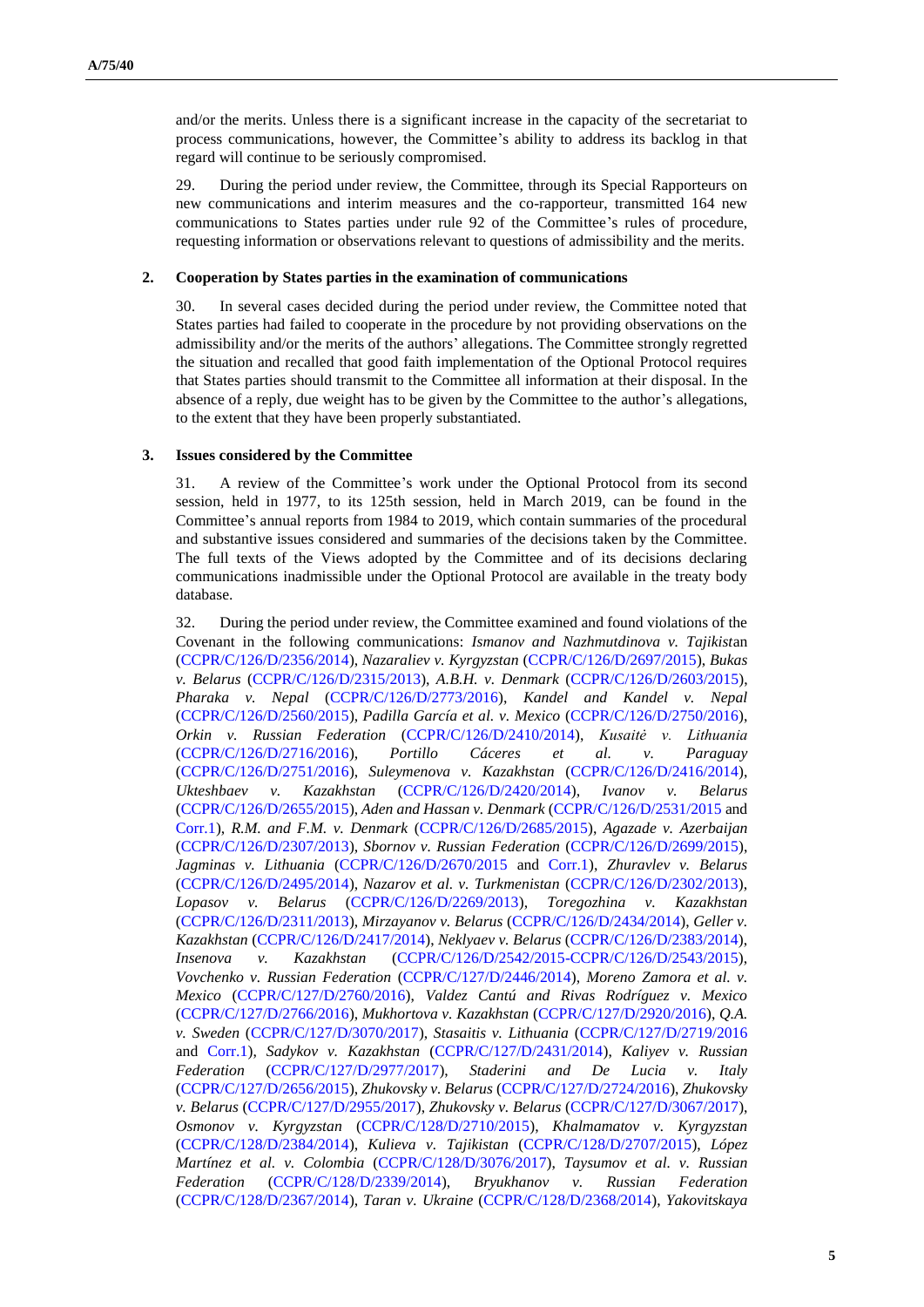*v. Belarus* [\(CCPR/C/128/D/2789/2016\)](http://undocs.org/en/CCPR/C/128/D/2789/2016), *Adilkhanov v. Kazakhstan* [\(CCPR/C/128/D/2686/2015\)](http://undocs.org/en/CCPR/C/128/D/2686/2015), *Telibekov v. Kazakhstan* [\(CCPR/C/128/D/2687/2015\)](http://undocs.org/en/CCPR/C/128/D/2687/2015), *Zdrestov v. Belarus* [\(CCPR/C/128/D/2391/2014](http://undocs.org/en/CCPR/C/128/D/2391/2014)*), Jong-bum Bae et al. v. Republic of Korea* [\(CCPR/C/128/D/2846/2016\)](http://undocs.org/en/CCPR/C/128/D/2846/2016), *Genero v. Italy* [\(CCPR/C/128/D/2979/2017\)](http://undocs.org/en/CCPR/C/128/D/2979/2017), *Cherguit v. Algeria* [\(CCPR/C/128/D/2828/2016\)](http://undocs.org/en/CCPR/C/128/D/2828/2016), *Bendjael and Bendjael v. Algeria* [\(CCPR/C/128/D/2893/2016\)](http://undocs.org/en/CCPR/C/128/D/2893/2016), *Habouchi v. Algeria* [\(CCPR/C/128/D/2819/2016\)](http://undocs.org/en/CCPR/C/128/D/2819/2016), *Braih v. Algeria* [\(CCPR/C/128/D/2924/2016\)](http://undocs.org/en/CCPR/C/128/D/2924/2016) and *Souaiene and Souaiene v. Algeria* [\(CCPR/C/128/D/3082/2017\)](http://undocs.org/en/CCPR/C/128/D/3082/2017).

33. The Committee found no violations of the Covenant in the following communications: *Ngapna et al. v. Cameroon* [\(CCPR/C/126/D/2035/2011\)](http://undocs.org/en/CCPR/C/126/D/2035/2011), *Fondijo et al. v. Cameroon* [\(CCPR/C/126/D/2213/2012\)](http://undocs.org/en/CCPR/C/126/D/2213/2012), *Martín Pozo v. Spain* [\(CCPR/C/126/D/2541/2015\)](http://undocs.org/en/CCPR/C/126/D/2541/2015), *Teitiota v. New Zealand* [\(CCPR/C/127/D/2728/2016\)](http://undocs.org/en/CCPR/C/127/D/2728/2016), *D.N. v. Canada* [\(CCPR/C/127/D/2276/2013\)](http://undocs.org/en/CCPR/C/127/D/2276/2013), *S.K. v. Canada* [\(CCPR/C/127/D/2484/2014\)](http://undocs.org/en/CCPR/C/127/D/2484/2014), *Khudayberdiev v. Kyrghyzstan* [\(CCPR/C/127/D/2522/2015\)](http://undocs.org/en/CCPR/C/127/D/2522/2015), *Mora Carrero and Mora Carrero v. Bolivarian Republic of Venezuela* [\(CCPR/C/128/D/3018/2017\)](http://undocs.org/en/CCPR/C/128/D/3018/2017), *J.I. v. Sweden* [\(CCPR/C/128/D/3032/2017\)](http://undocs.org/en/CCPR/C/128/D/3032/2017) and *A.E. v. Sweden* [\(CCPR/C/128/D/3300/2019\)](http://undocs.org/en/CCPR/C/128/D/3300/2019).

34. The Committee decided that the following communications were inadmissible: *E.K. v. Denmark* [\(CCPR/C/126/D/2346/2014\)](http://undocs.org/en/CCPR/C/126/D/2346/2014), *S.A. and Z v. Netherlands* [\(CCPR/C/126/D/2683/2015\)](http://undocs.org/en/CCPR/C/126/D/2683/2015), *I.A. v. Lithuania* [\(CCPR/C/126/D/2989/2017\)](http://undocs.org/en/CCPR/C/126/D/2989/2017), *A.L. v. Italy* [\(CCPR/C/126/D/2570/2015\)](http://undocs.org/en/CCPR/C/126/D/2570/2015), *V.K. v. Russian Federation* [\(CCPR/C/126/D/2306/2013\)](http://undocs.org/en/CCPR/C/126/D/2306/2013), *S.G. v. Canada* [\(CCPR/C/126/D/2454/2014](http://undocs.org/en/CCPR/C/126/D/2454/2014) and [Corrs. 1](http://undocs.org/en/CCPR/C/126/D/2454/2014/Corr.1) and [2\)](http://undocs.org/en/CCPR/C/126/D/2454/2014/Corr.2), *V.D. v. Seychelles* [\(CCPR/C/126/D/2401/2014\)](http://undocs.org/en/CCPR/C/126/D/2401/2014), *G.I. v. Greece* [\(CCPR/C/126/D/2582/2015\)](http://undocs.org/en/CCPR/C/126/D/2582/2015), *X et al. v. Greece* [\(CCPR/C/126/D/2701/2015\)](http://undocs.org/en/CCPR/C/126/D/2701/2015), *B.A. et al. v. Austria* [\(CCPR/C/127/D/2956/2017\)](http://undocs.org/en/CCPR/C/127/D/2956/2017), *K.K. et al. v. Russian Federation* [\(CCPR/C/127/D/2912/2016\)](http://undocs.org/en/CCPR/C/127/D/2912/2016), *S.J. v. Canada* [\(CCPR/C/127/D/2732/2016\)](http://undocs.org/en/CCPR/C/127/D/2732/2016), *T.D.J v. Denmark* [\(CCPR/C/127/D/2654/2015\)](http://undocs.org/en/CCPR/C/127/D/2654/2015), *M.S. v. Netherlands* [\(CCPR/C/127/D/2739/2016\)](http://undocs.org/en/CCPR/C/127/D/2739/2016), *H.J.A.L. v. Colombia* [\(CCPR/C/127/D/2834/2016\)](http://undocs.org/en/CCPR/C/127/D/2834/2016), *Z.B.E. v. Spain* [\(CCPR/C/127/D/3085/2017\)](http://undocs.org/en/CCPR/C/127/D/3085/2017), *M.L. v. Croatia* [\(CCPR/C/127/D/2505/2014\)](http://undocs.org/en/CCPR/C/127/D/2505/2014), *P.L and M.L. v. Estonia* [\(CCPR/C/127/D/2499/2014\)](http://undocs.org/en/CCPR/C/127/D/2499/2014), *S.J. v. Republic of Korea* [\(CCPR/C/127/D/2725/2016\)](http://undocs.org/en/CCPR/C/127/D/2725/2016), *Moyseenko v. Ukraine* [\(CCPR/C/127/D/2717/2016\)](http://undocs.org/en/CCPR/C/127/D/2717/2016), *A.S. et al. v. Albania* [\(CCPR/C/127/D/2444/2014\)](http://undocs.org/en/CCPR/C/127/D/2444/2014), *A.K. et al. v. Albania* [\(CCPR/C/127/D/2438/2014\)](http://undocs.org/en/CCPR/C/127/D/2438/2014), *A.N. v. Russian Federation* [\(CCPR/C/127/D/2518/2014\)](http://undocs.org/en/CCPR/C/127/D/2518/2014), *J.B.N.K. v. Sweden* [\(CCPR/C/128/D/2984/2017\)](http://undocs.org/en/CCPR/C/128/D/2984/2017), *D.A.M. v. Sweden* [\(CCPR/C/128/D/3012/2017\)](http://undocs.org/en/CCPR/C/128/D/3012/2017), *M.B. v. Canada* [\(CCPR/C/128/D/2957/2017\)](http://undocs.org/en/CCPR/C/128/D/2957/2017), *J.K. et al. v. Republic of Korea* [\(CCPR/C/128/D/2939/2017\)](http://undocs.org/en/CCPR/C/128/D/2939/2017), *M.Z. v. Uzbekistan* [\(CCPR/C/128/D/2689/2015\)](http://undocs.org/en/CCPR/C/128/D/2689/2015), *V.P. v. Belarus* [\(CCPR/C/128/D/2057/2011\)](http://undocs.org/en/CCPR/C/128/D/2057/2011), *E.F. v. France* [\(CCPR/C/128/D/3133/2018\)](http://undocs.org/en/CCPR/C/128/D/3133/2018), *M.I. v. Russian Federation* [\(CCPR/C/128/D/2534/2015\)](http://undocs.org/en/CCPR/C/128/D/2534/2015), *D.G. et al. v. Philippines* [\(CCPR/C/128/D/2568/2015\)](http://undocs.org/en/CCPR/C/128/D/2568/2015), *P.E.E.P. v. Estonia* [\(CCPR/C/128/D/2682/2015\)](http://undocs.org/en/CCPR/C/128/D/2682/2015), *B.P. and P.B. v. Netherlands* [\(CCPR/C/128/D/2974/2017\)](http://undocs.org/en/CCPR/C/128/D/2974/2017), *S.H. v. Finland* [\(CCPR/C/128/D/2381/2014\)](http://undocs.org/en/CCPR/C/128/D/2381/2014) and *Y.Sh. v. Russian Federation* [\(CCPR/C/128/D/2815/2016\)](http://undocs.org/en/CCPR/C/128/D/2815/2016).

#### **4. Decisions concerning working methods for dealing with communications**

35. At its 127th session, the Committee adopted guidelines on third-party submissions [\(CCPR/C/160\)](http://undocs.org/en/CCPR/C/160), in accordance with rule 96 of its rules of procedure.

#### **5. Follow-up on Views**

36. During the period under review, the Special Rapporteur for follow-up on Views submitted two reports at the 128th session.

37. At the time of the conclusion of the 128th session, the Committee had determined that there had been a violation of the Covenant in 1,213 of the 1,577 Views adopted since 1977. The Committee has continued the practice, initiated at its 109th session, of including in its reports on follow-up to Views an assessment of the replies received from or action taken by States parties; the assessment uses the criteria established for the follow-up procedure to the concluding observations. At its 118th session, the Committee decided to revise its assessment criteria. At its 121st session, on 9 November 2017, the Committee decided to further revise its methodology and procedure for monitoring follow-up to Views. The Committee continues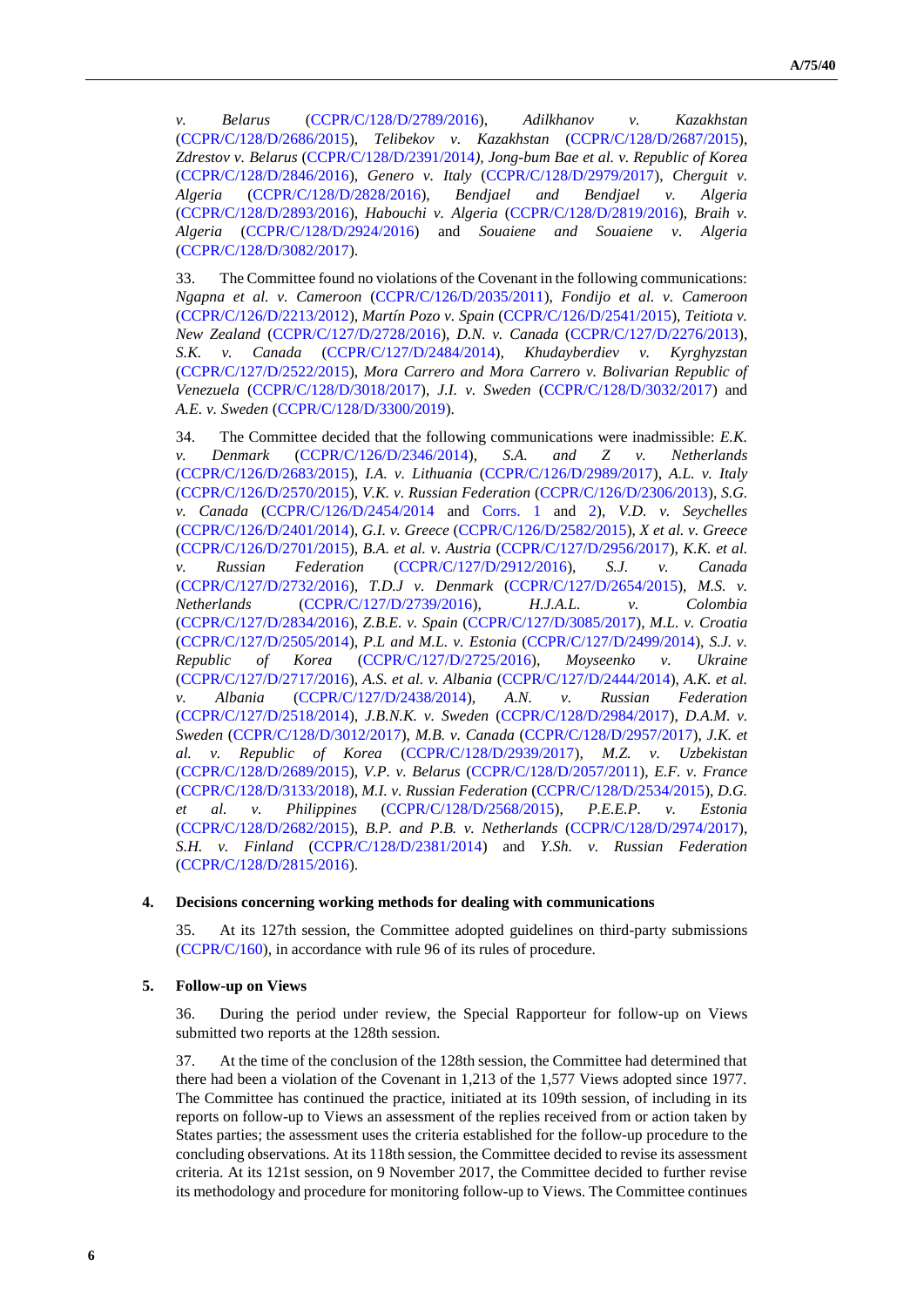to note that many States parties fail to implement the Views adopted under the Optional Protocol.

#### **J. General comments under article 40 (4) of the Covenant**

38. At its 124th session, the Committee decided to develop a new general comment, No. 37, on the right to peaceful assembly (art. 21), in the light of the experience obtained in the review of State party reports and individual communications on this right. The Committee designated Mr. Heyns as the Rapporteur for the drafting of the general comment and held a half-day of general discussion during its 125th session, on 20 March 2019, and invited national human rights institutions, civil society organizations, academia and international organizations to provide submissions. At its 126th and 127th sessions, the Committee conducted its first reading of the draft general comment and invited stakeholders, including Member States, United Nations organizations, specialized agencies, academics and other professionals, national human rights institutions and non-governmental organizations, to provide input. In addition to the written contributions received, at its 128th session, the Committee heard oral inputs from Member States and other stakeholders and began its second reading of the draft.

#### **K. Staff resources and translation of official documents**

39. In accordance with article 36 of the Covenant, the Secretary-General has a duty to provide the Committee with the necessary staff and facilities for the effective performance of its functions. The Committee reiterates its concern regarding the shortage of staff resources and emphasizes once again the importance of allocating adequate staff resources to service its sessions, which includes preparing documents under the reporting procedure and the first Optional Protocol. The Committee reiterates the fact that, unless there is a significant increase in the staff capacity of the Petitions Unit that would allow it to prepare a greater number of communications for consideration by the Committee in the coming years than it has in the past, the Committee's ability to address its backlog will continue to be seriously compromised.

40. The Committee regrets once again the strict word limits imposed under General Assembly resolution 68/268 on key documents, such as general comments, rules of procedure and Views. It also regrets the apparent lack of capacity for some documents to be translated, as the absence of translations continues to have a negative impact on the Committee's work.

#### **L. Outreach on the work of the Committee**

41. At its ninety-fourth session, the Committee adopted a paper on a strategic approach to public relations with the media [\(CCPR/C/94/3\)](http://undocs.org/en/CCPR/C/94/3). The Committee has continued to develop its media strategy, which has included holding press conferences at the end of each session.

42. During the 126th, 127th and 128th sessions, OHCHR provided a full webcast of the public parts of all the Committee's sessions, including the examination of all States parties' reports. The webcast may be viewed at https://webtv.un.org.

#### **M. Submission of the Committee's annual report to the General Assembly**

43. During the 127th session, the Chair attended the interactive dialogue with the General Assembly in New York on 14 October 2019, at which time he presented the Committee's annual report.

#### **N. Adoption of the report**

44. At its 3723rd meeting, held on 16 July 2020, the Committee considered the draft of its sixty-second annual report, covering its activities at its 126th, 127th and 128th sessions,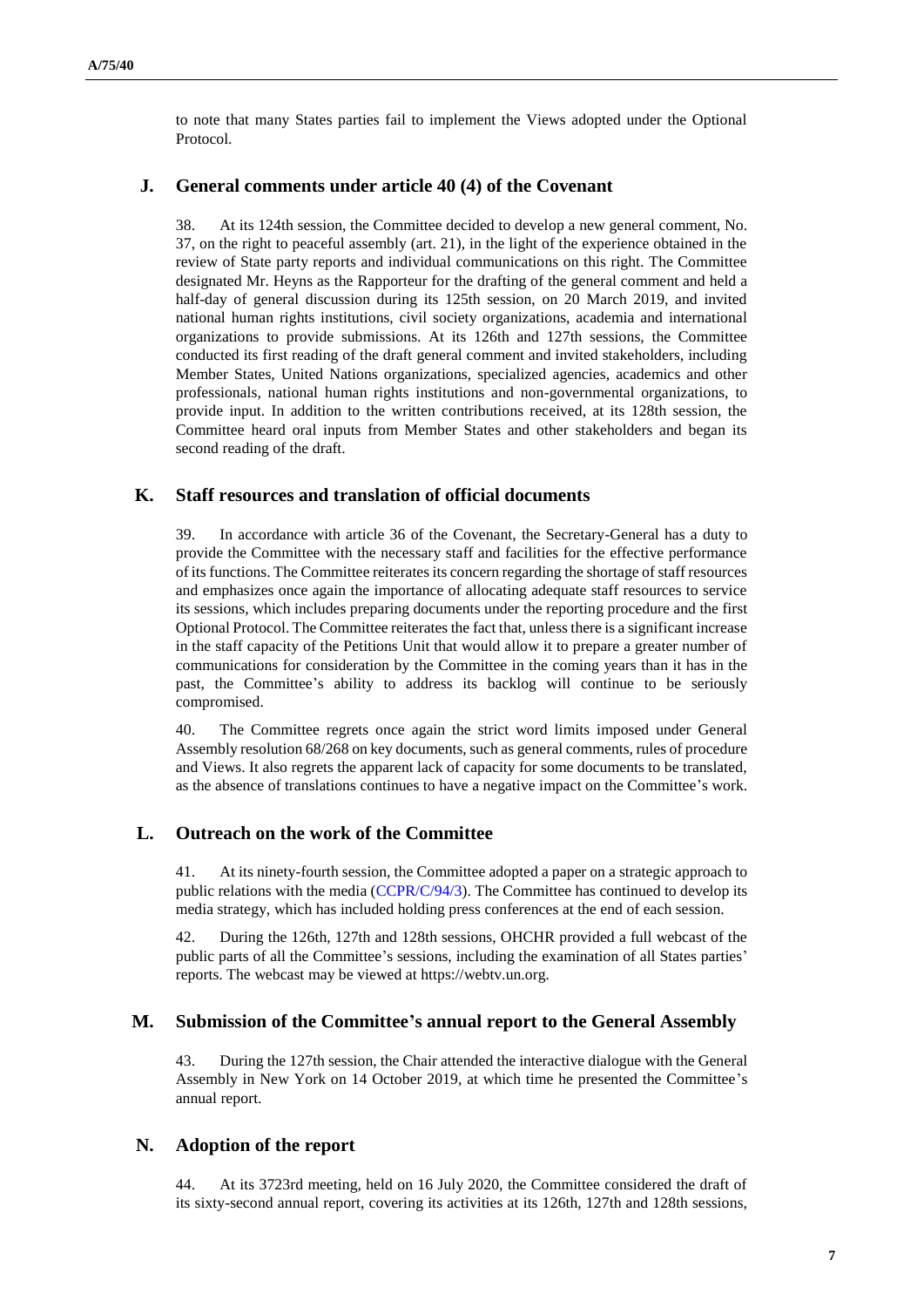held in 2019 and 2020. The report, as amended in the course of the discussion, was adopted unanimously. By virtue of its decision 1985/105 of 8 February 1985, the Economic and Social Council authorized the Secretary-General to transmit the Committee's annual report directly to the General Assembly.

## **II. Methods of work of the Committee under article 40 of the Covenant and cooperation with other United Nations bodies**

45. The present section contains a summary and an explanation of the modifications introduced by the Committee to its working methods under article 40 of the Covenant during the past year.

#### **A. Recent developments and decisions on procedures**

46. During the 126th session, the Committee decided to:

(a) Endorse the position paper of the Chairs of the human rights treaty bodies on the future of the treaty body system  $(A/74/256,$  annex III), which they adopted at their 31st meeting, held in 2019;

(b) Adopt decisions on additional measures to simplify the reporting procedure and increase predictability, including by establishing a predictable eight-year review cycle, applicable as of 2020 (see annex II);

(c) Revise rule 73 of its rules of procedure.

47. During its 128th session, the Committee adopted internal working guidelines on lists of issues and lists of issues prior to reporting.

#### **B. Links to other bodies**

48. At the 126th and 127th sessions, the Bureau met with members of the Bureau of the Committee on Economic, Social and Cultural Rights and discussed further the development of a joint substantive statement on article 22 of the International Covenant on Civil and Political Rights and article 8 of the International Covenant on Economic, Social and Cultural Rights. On the occasion of the 100th anniversary of the International Labour Organization, the joint statement on freedom of association, including the right to form and join trade unions [\(E/C.12/66/5-CCPR/C/127/4\)](http://undocs.org/en/E/C.12/66/5), was issued. Committee members also met informally with members of the Committee on the Elimination of Discrimination against Women to discuss, among other topics, trafficking in women, and the experience of both Committees in addressing those issues.

49. At its 127th session, the Committee held a half-day colloquium with a number of judges from the European Court of Human Rights in order to share views and experiences on common human rights issues, achievements and challenges. The meeting highlighted the complementarity of the two bodies. The European Court regularly draws upon the jurisprudence of the Human Rights Committee and vice versa. The European Court takes cognizance of the general comments the Committee has issued on the different provisions of the Covenant and it regularly cites the Views adopted by the Committee.

50. In an effort to strengthen its relationship with other treaty bodies and regional human rights mechanisms, the Committee appointed the following focal points: Ms. Kran for the Committee against Torture and the Subcommittee on Prevention of Torture and Other Cruel, Inhuman or Degrading Treatment or Punishment, Mr. Heyns for the Committee on Economic, Social and Cultural Rights, Ms. Brands Kehris for the Committee on the Elimination of Discrimination against Women, Mr. Santos Pais for the Committee on the Rights of the Child, Duncan Laki Muhumuza for the Committee on the Elimination of Racial Discrimination, Mr. Zyberi for the Committee on the Protection of the Rights of All Migrant Workers and Members of Their Families, Mr. Furuya for the Committee on Enforced Disappearances, Mr. Bulkan for the Committee on the Rights of Persons with Disabilities,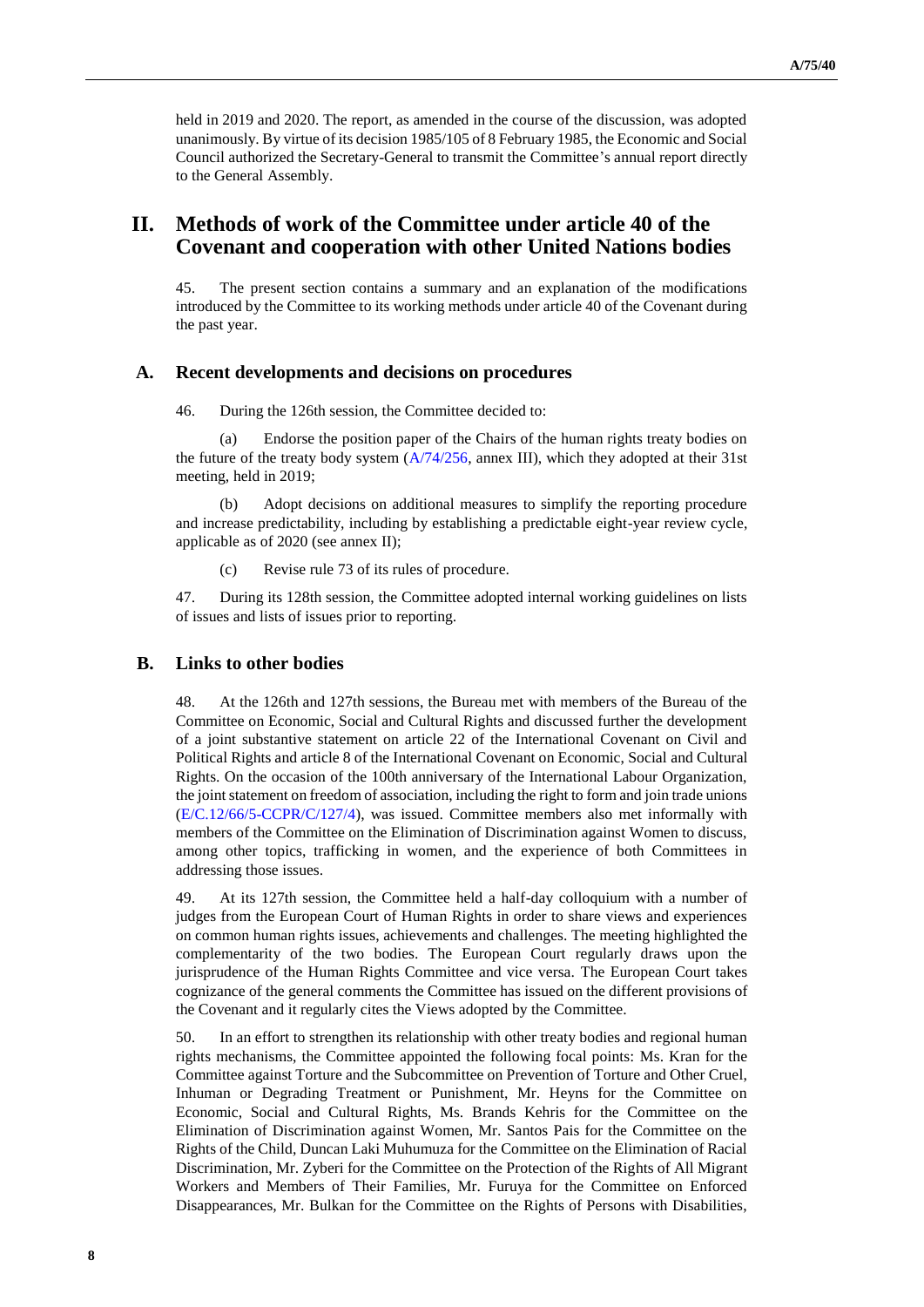Ms. Abdo Rocholl for the Inter-American human rights system, Ms. Tigroudja for the European Court of Human Rights and Mr. Koita for the African human rights system.

## **III. Submission of reports by States parties under article 40 of the Covenant**

## **A. Reports submitted to the Secretary-General between 30 March 2019 and 16 July 2020**

51. Between 30 March 2019 and 16 July 2020, 16 reports were submitted to the Secretary-General, by the following States parties: Armenia (third periodic report), Botswana (second periodic report), Brazil (third periodic report), Cambodia (third periodic report), Egypt (fourth periodic report), Ethiopia (second periodic report), Finland (seventh periodic report), Georgia (fifth periodic report), Germany (seventh periodic report), Iraq (sixth periodic report), Ireland (fifth periodic report), Israel (fifth periodic report), Japan (seventh periodic report), Kuwait (fourth periodic report), Kyrgyzstan (third periodic report), Lesotho (second periodic report), Luxembourg (fourth periodic report), Nicaragua (fourth periodic report), Panama (fourth periodic report), Peru (sixth periodic report), Philippines (fifth periodic report), Qatar (initial report), Russian Federation (eighth periodic report), Tunisia (sixth periodic report), Turkmenistan (third periodic report), Uruguay (sixth periodic report) and Zambia (fourth periodic report), as well as Hong Kong, China (fourth periodic report) and Macao, China (second periodic report).

## **B. Overdue reports and non-compliance by States parties with their obligations under article 40**

52. The Committee wishes to reiterate that States parties to the Covenant must submit the reports referred to in article 40 of the Covenant on time so that the Committee can duly perform its functions under that article. Regrettably, serious delays have been noted since the establishment of the Committee. The Committee notes with concern that the failure of States parties to submit reports hinders the performance of its monitoring functions under article 40 of the Covenant. The Committee reiterates that States with overdue reports are in default of their obligations under that article.

53. During the reporting period, the Committee continued its practice of reviewing States parties with long overdue reports in the absence of their reports.

## **C. Periodicity with respect to States parties' reports examined during the period under review**

| State party              | Date of examination | Due date for next report |
|--------------------------|---------------------|--------------------------|
| <b>Equatorial Guinea</b> | <b>July 2019</b>    | <b>July 2025</b>         |
| Mauritania               | <b>July 2019</b>    | <b>July 2025</b>         |
| <b>Netherlands</b>       | <b>July 2019</b>    | <b>July 2025</b>         |
| Nigeria                  | <b>July 2019</b>    | <b>July 2025</b>         |
| Paraguay                 | <b>July 2019</b>    | <b>July 2025</b>         |
| Tajikistan               | <b>July 2019</b>    | <b>July 2025</b>         |
| Belgium                  | October 2019        | October 2026             |

54. The dates of examination of the State party reports considered during the period under review and the due date for the subsequent reports are indicated in the table below.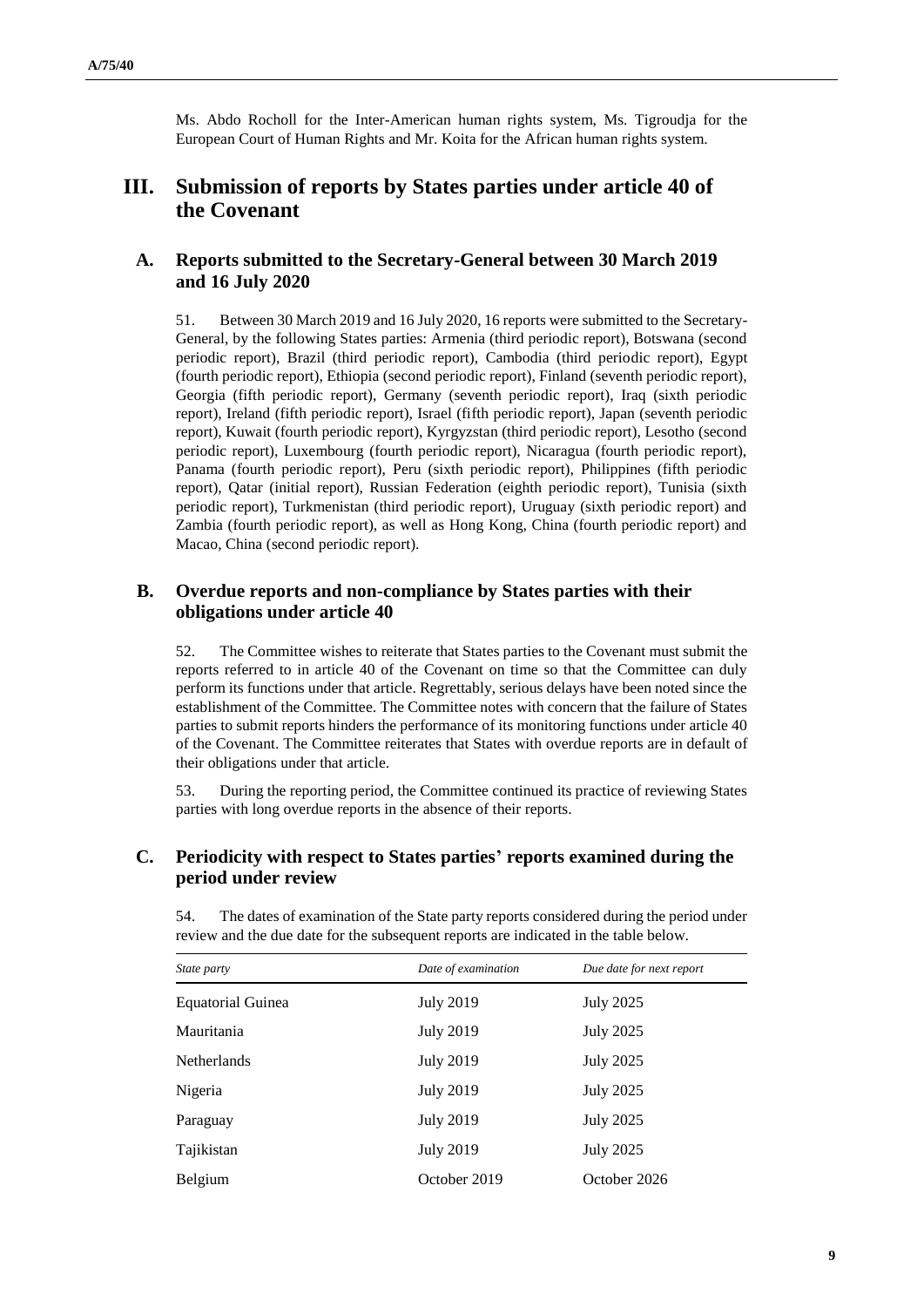| State party              | Date of examination | Due date for next report |
|--------------------------|---------------------|--------------------------|
| Cabo Verde               | October 2019        | October 2026             |
| Czechia                  | October 2019        | October 2026             |
| Mexico                   | October 2019        | October 2026             |
| Senegal                  | October 2019        | October 2026             |
| Central African Republic | March 2020          | March 2026               |
| Dominica                 | March 2020          | March 2027               |
| Portugal                 | March 2020          | March 2027               |
| Tunisia                  | March 2020          | March 2027               |
| Uzbekistan               | March 2020          | March 2027               |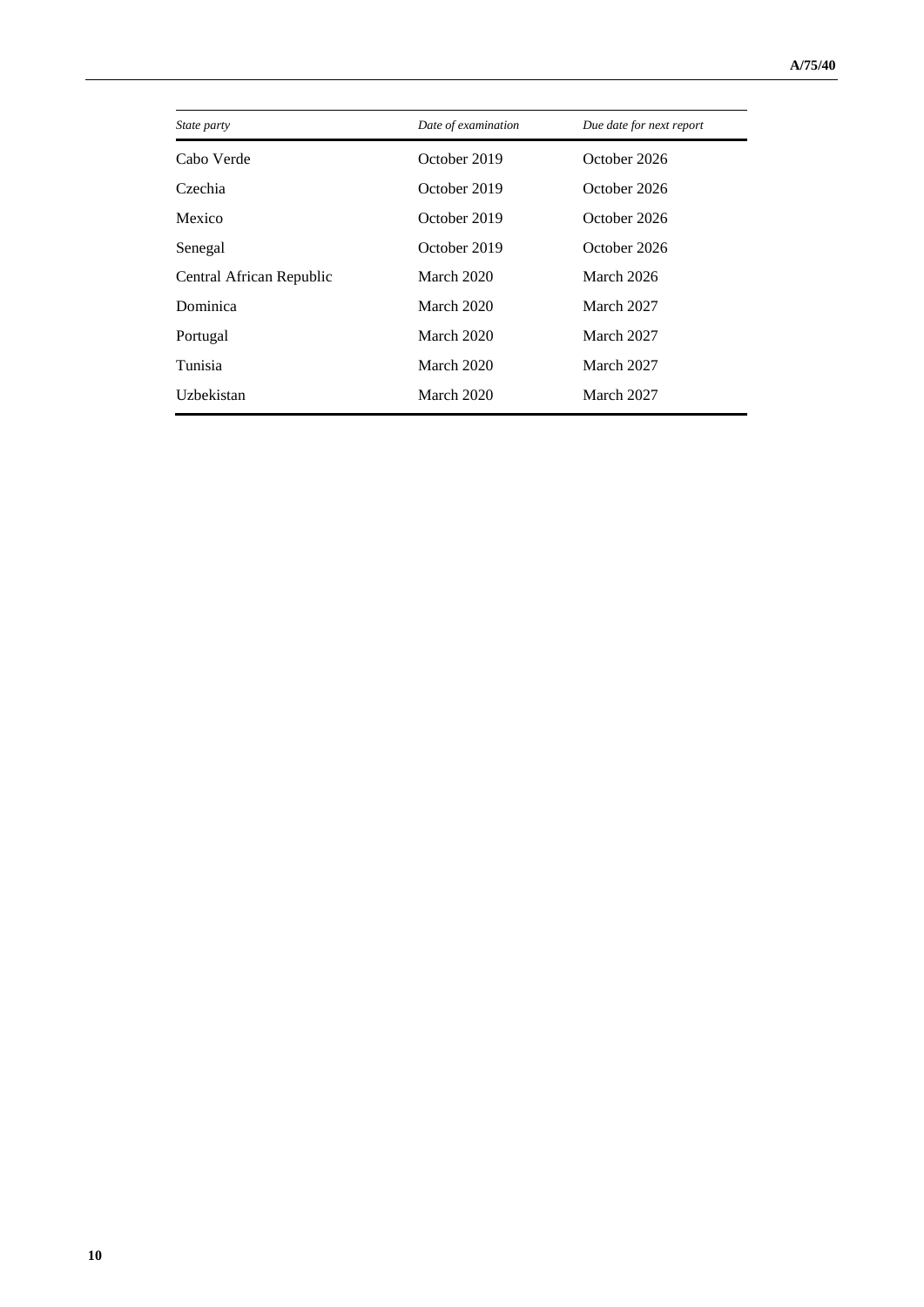## **Annex I**

| Name                     | Country of nationality <sup>a</sup> | Term ends 31 December |
|--------------------------|-------------------------------------|-----------------------|
| Tania María Abdo Rocholl | Paraguay                            | $2020^b$              |
| Yadh Ben Achour          | Tunisia                             | 2022c                 |
| Ilze Brands Kehris       | Latvia                              | $2020^{b}$            |
| Arif Bulkan              | Guyana                              | 2022c                 |
| Ahmed Amin Fathalla      | Egypt                               | $2020^b$              |
| Furuya Shuichi           | Japan                               | 2022c                 |
| <b>Christof Heyns</b>    | South Africa                        | $2020^b$              |
| <b>Bamariam Koita</b>    | Mauritania                          | $2020^b$              |
| Marcia V.J. Kran         | Canada                              | $2020^b$              |
| Duncan Laki Muhumuza     | Uganda                              | 2022c                 |
| Photini Pazartzis        | Greece                              | 2022c                 |
| Hernán Quezada Cabrera   | Chile                               | 2022c                 |
| Vasilka Sancin           | Slovenia                            | 2022c                 |
| José Manuel Santos Pais  | Portugal                            | $2020^b$              |
| <b>Yuval Shany</b>       | Israel                              | $2020^b$              |
| Hélène Tigroudja         | France                              | 2022c                 |
| Andreas Zimmermann       | Germany                             | $2020^d$              |
| Gentian Zyberi           | Albania                             | 2022c                 |
|                          |                                     |                       |

## **Members of the Human Rights Committee, 2019–2020**

*Note*: Information on current and past membership of the Committee can be found at www.ohchr.org/EN/HRBodies[/CCPR/Pages/Membership.aspx.](http://undocs.org/en/CCPR/Pages/Membership.aspx)

*a* In accordance with article 28 (3) of the International Covenant on Civil and Political Rights, the members of the Committee shall be elected and shall serve in their personal capacity.

*b* Member elected during the 35th meeting of States parties, held in New York on 23 June 2016.

*c* Member elected during the 36th meeting of States parties, held in New York on 14 June 2018.

*d* Member elected during the 37th meeting of States parties to replace Ms. Seibert-Fohr. His term is due to expire on 31 December 2020.

*e* Member resigned effective 31 December 2019.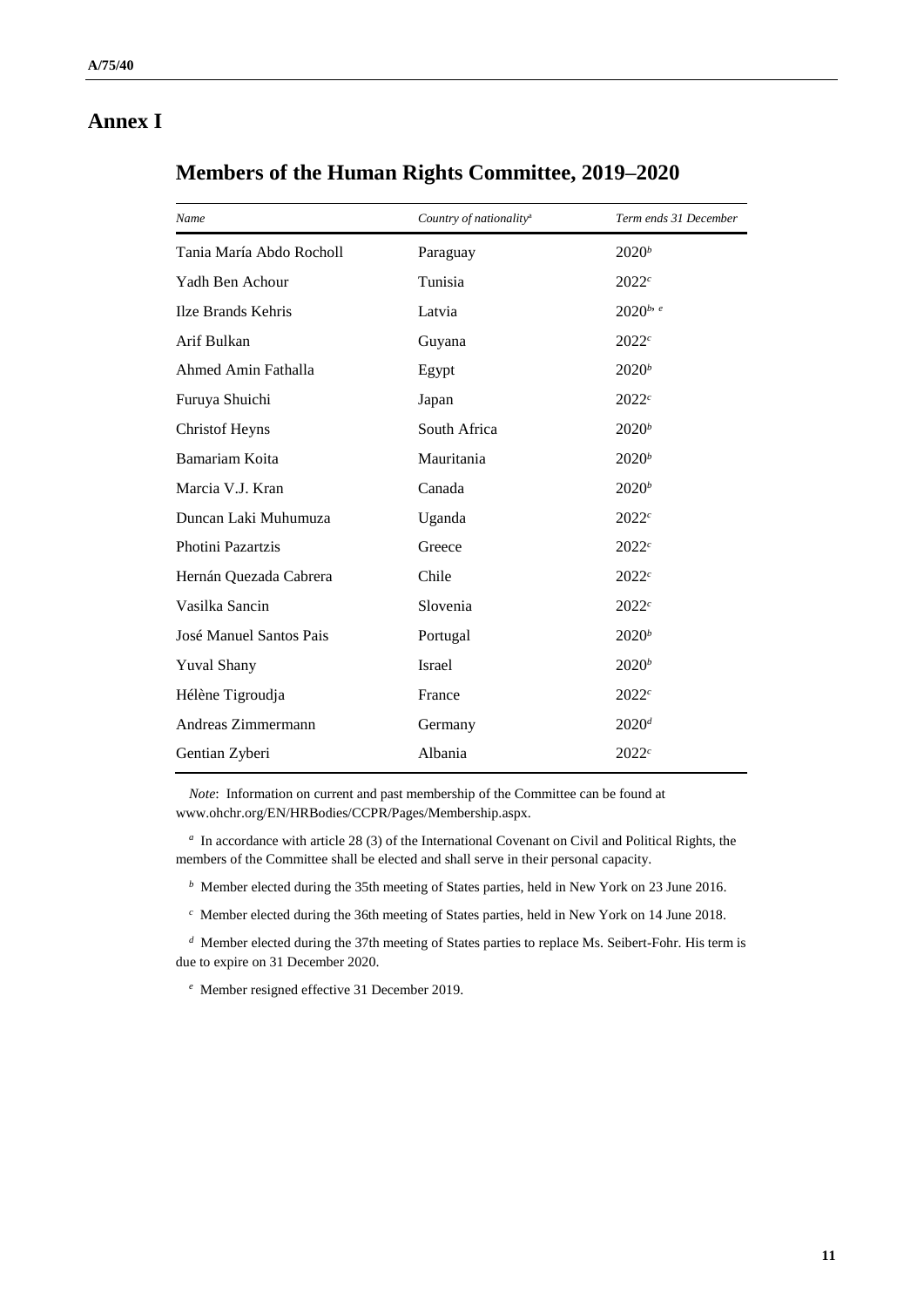## **Annex II**

## **Decisions on additional measures to simplify the reporting procedure and increase predictability**

1. The Committee recalls its decision on the simplified reporting procedure (the procedure requiring the Committee to send a list of issues prior to reporting by a State party), taken at its 123rd session, held in July 2018, whereby it adopted the simplified reporting procedure as a permanent feature of its reporting procedures, and encouraged all States parties to switch to that procedure. The Committee also decided to strive to limit the number of questions in each list of issues prior to reporting to 25 questions.

2. With a view to giving further effect to General Assembly resolution 68/268 and pursuant to the Committee's decisions contained in its position paper on the 2020 review of that resolution, including on the predictable review cycle, adopted at its 125th session, held in March 2019 (see summary in annex III), and the position paper of the Chairs of the human rights treaty bodies on the future of the treaty body system, which they adopted at their 31st meeting, held in 2019 ( $A/74/256$ , annex III), the Committee adopts the following decisions:

The Committee will move in 2020 to a predictable review cycle in order to improve predictability in reporting and to ensure regular reporting by all States parties, in line with General Assembly resolution 68/268. The predictable review cycle will be based on an eight-year cycle, which includes periods for the submission of reports and constructive dialogue with the Committee. The secretariat will publish in due course the calendar for reviews scheduled to take place at the United Nations Office at Geneva in the period 2020– 2027;

(b) The Committee will shift from an opt-in model to an opt-out model with regard to the simplified reporting procedure. The secretariat will notify States parties accordingly and invite those interested in maintaining the standard reporting procedure to indicate so within a set time frame;

(c) The Committee will introduce the simplified reporting procedure for initial reports;

(d) The Committee will continue its efforts to align its methods of work and the lists of issues it produces with those of other treaty bodies.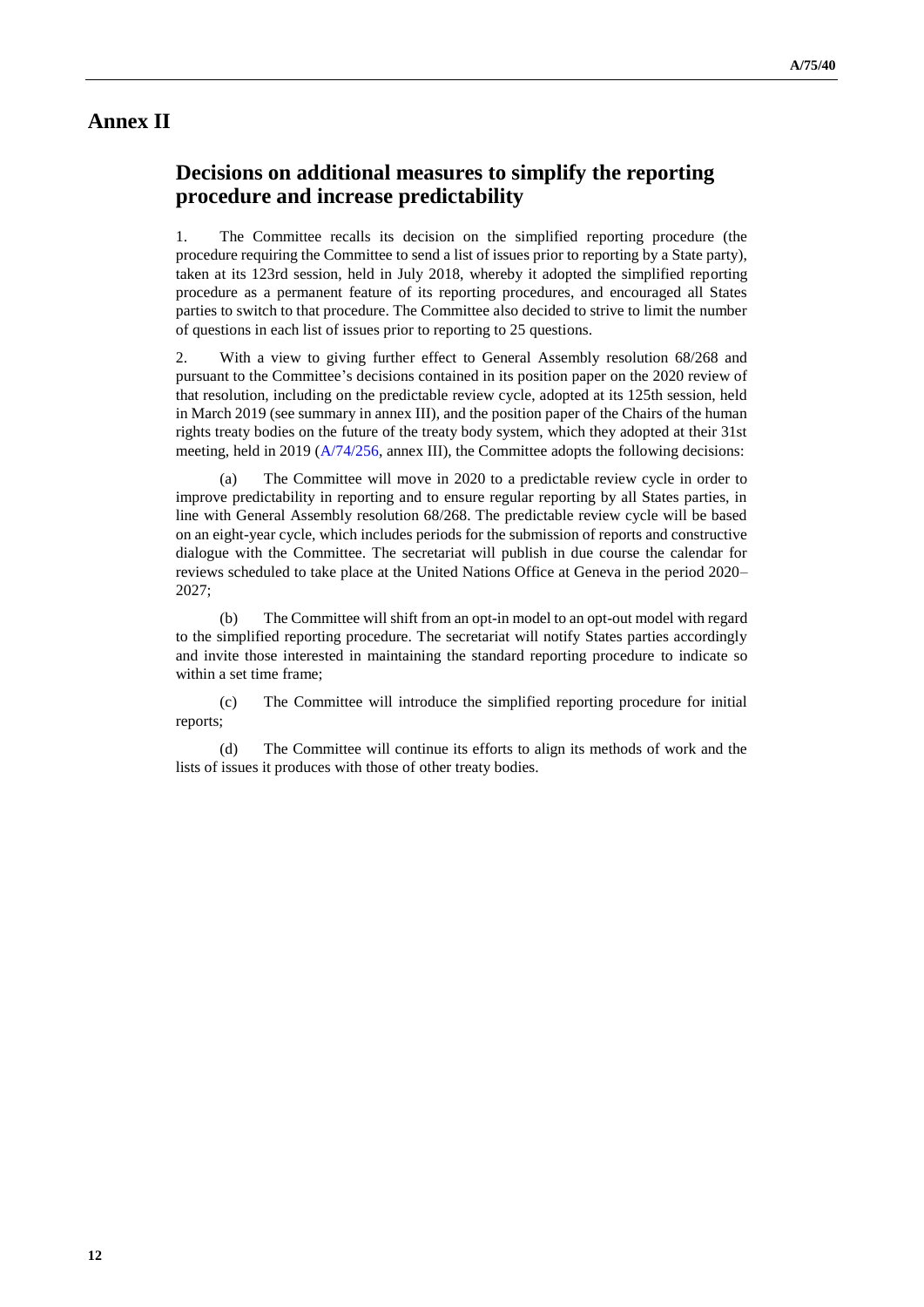## **Annex III**

## **Summary of the Committee's position paper on the 2020 review of General Assembly resolution 68/268 on strengthening and enhancing the effective functioning of the human rights treaty body system, as updated at its 126th session**

1. At its 125th session, held in March 2019, the Human Rights Committee reviewed the position paper drafted by Yuval Shany, the Committee's focal point for the 2020 review of General Assembly resolution 68/268 on strengthening and enhancing the effective functioning of the human rights treaty body system, as a unique opportunity to take stock of progress already made by the system since 2014, and adopted recommendations intended to implement the position paper. The key elements of the paper were reflected by the Chair of the Committee during the 31st meeting of the Chairs of the human rights treaty bodies, held in June 2019.

2. Below are the key elements of the position paper, which have been brought to the attention of States parties and other stakeholders for their information.

#### **General issues**

3. The Committee plans to adopt new measures designed to further implement General Assembly resolution 68/268. The impact these measures will have was greatly enhanced by the adoption of the position paper of the Chairs of the human rights treaty bodies at their 31st meeting, held in June 2019 [\(A/74/256,](http://undocs.org/en/A/74/256) annex III). The Committee takes positive note of the non-paper circulated by the Permanent Mission of Costa Rica to the United Nations Office and other international organizations in Geneva and 44 other States, which contains many ideas that coincide with the vision of the Chairs and the position of the Committee.

4. The Committee's position paper is based on the funding formula agreed upon by the General Assembly in connection with its resolution 68/268, with some minor adjustments.

#### **Individual communications**

5. The backlog in communications can be addressed within the existing budgeting formula of meeting weeks, provided that adequate resources for staffing are provided. In anticipation of the provision of adequate resources, the Committee has already put in place new procedures, including the examination of communications in separate chambers and fast-tracking communications in which the same content is repeated, so as to allow it to significantly increase its annual output of Views and decisions (see also the section entitled "Review capacity of the treaty bodies" in the Chairs' position paper).

## **Simplified reporting**

6. At its 123rd session, the Committee decided to adopt the simplified reporting procedure (the procedure requiring the Committee to send a list of issues prior to reporting by a State party) as a permanent feature of its procedures, and to encourage all States parties to switch to simplified reporting. It also decided to strive to limit the number of questions in each list of issues prior to reporting to 25 questions. The Committee decided to introduce simplified reporting for initial reports as well, and to shift from an opt-in model of simplified reporting to an opt-out model, thereby encouraging States to adopt simplified reporting (see also the section entitled "Simplified reporting procedure" in the Chairs' position paper).

7. To accommodate these changes, small adjustments to the funding formula are recommended in order to cover the additional research time required for the secretariat to prepare draft lists of issues, which are not based on existing State reports. This is especially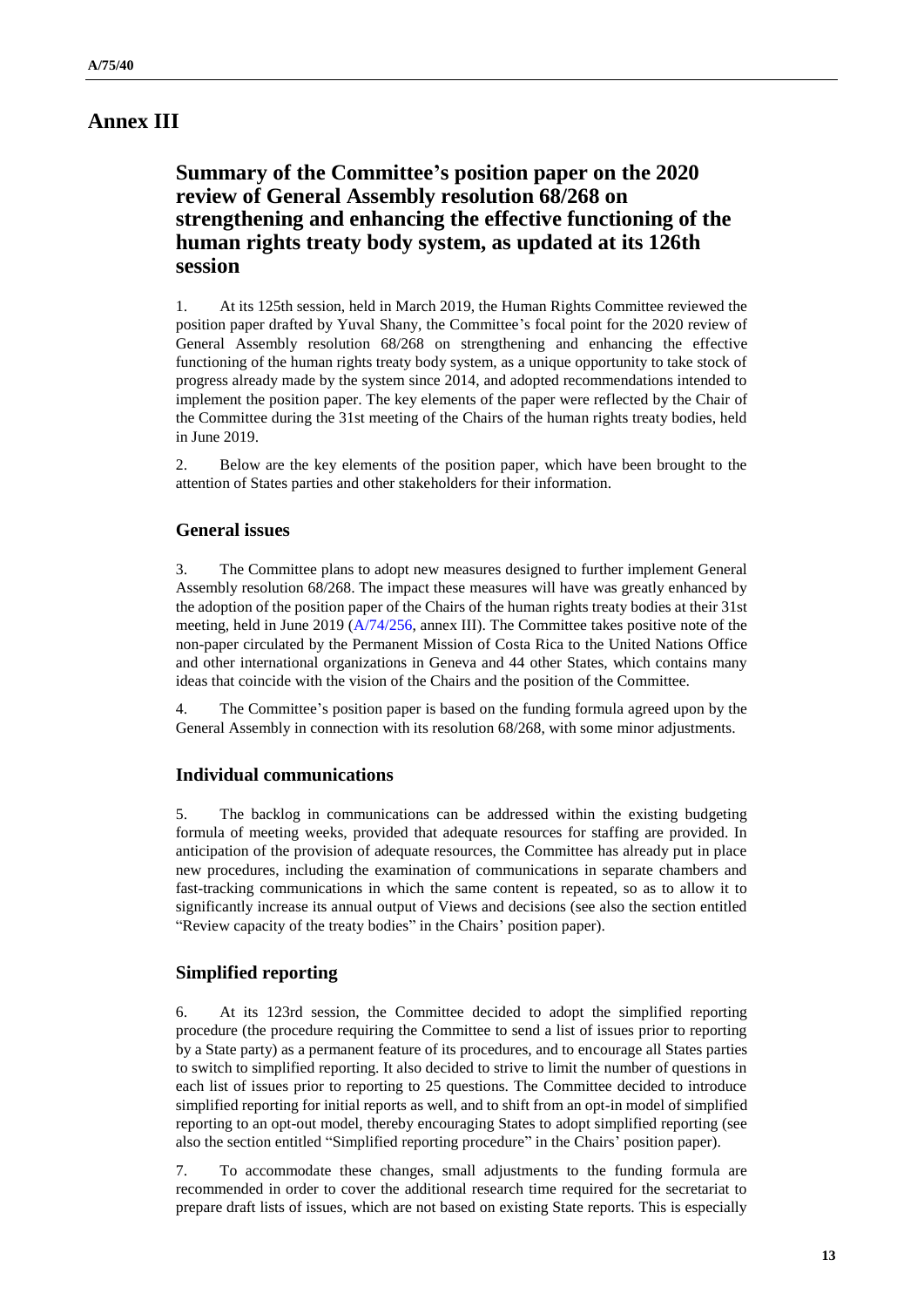necessary in the case of non-reporting States. The additional funding required for greater staff support would, however, be offset over time by the significant cost saving associated with the reduction in the number of pages and of documents that require translation into the working languages of the Committee under the simplified reporting procedure. Thus, in the long run, such measures are expected to be budget-neutral.

8. The Committee recommends that, in the future, the funding formula be based on the number of actual State party reports examined by the Committee every year, and not on the number of reports or replies to lists of issues submitted, so as to allow the Committee to effectively review non-reporting and late-reporting States.

#### **Increased coordination with other treaty bodies**

9. In its resolution 68/268, the General Assembly invited the human rights treaty bodies to continue to work to increase coordination and predictability in the reporting process. The Committee has already adopted certain measures to that end, including embarking on a comprehensive study of the formulation of lists of issues, with a view to decreasing unnecessary overlap with the work of other treaty bodies. It has also developed the practice of considering the recommendations of other treaty bodies when formulating its own concluding observations and its general comments. Furthermore, the Committee has, together with the Committee on Economic, Social and Cultural Rights, embarked on a pilot project to coordinate preparation of lists of issues for States parties scheduled to report to the two Committees in the same year, and for consultations between Committee members involved in the drafting of concluding observations for State party reports examined back-to-back by the two Committees. The Human Rights Committee looks forward to continuing its collaboration with the Committee on Economic, Social and Cultural Rights and with other committees (see also the sections entitled "Reduction of unnecessary overlap" and "Reports" in the Chairs' position paper).

#### **Predictable review cycles**

10. The Committee plans to move in 2020 to a predictable review cycle in order to improve predictability in reporting and to ensure regular reporting by all States parties, including currently non-reporting and late-reporting States. The predictable review cycle is largely based on the existing capacity of the Committee and is covered by the existing funding formula. Some additional secretariat support might be needed for a short transitional period in order to facilitate the move to a predictable review cycle (see the section entitled "Timing of reviews" in the Chairs' position paper).

11. The Committee is pleased that the Chairs' position supports the notion that the treaty bodies should work according to a predictable review cycle. This would increase the opportunity for the treaty bodies to coordinate their lists of issues prior to reporting and their examination of State party reports, ensure a more rational reporting burden for States and facilitate a more efficient division of labour across the treaty body system as a whole (see the section entitled "Reporting cycle" in the Chairs' position paper).

12. The Human Rights Committee's predictable review cycle would be based on a fiveyear review process, with a three-year interval after one review is concluded and before the next review commences (resulting in full eight-year cycles). Table 1 below indicates the review process for States parties adhering to the simplified reporting procedure. Table 2 below indicates the review process for States adhering to the standard reporting procedure. According to the predictable review cycle, all States parties would be divided into eight groups of 21 or 22 States, and the five-year reporting process would start for each group in a different reporting year. It should be noted that States parties are almost certainly expected to be reviewed in the three-year interval between review processes by other treaty bodies, as well as regional bodies and under the universal periodic review. In the event of new ratifications, the new States parties will be gradually introduced into the predictable review cycle, and the annual target for the number of States parties reviewed per year would change accordingly.